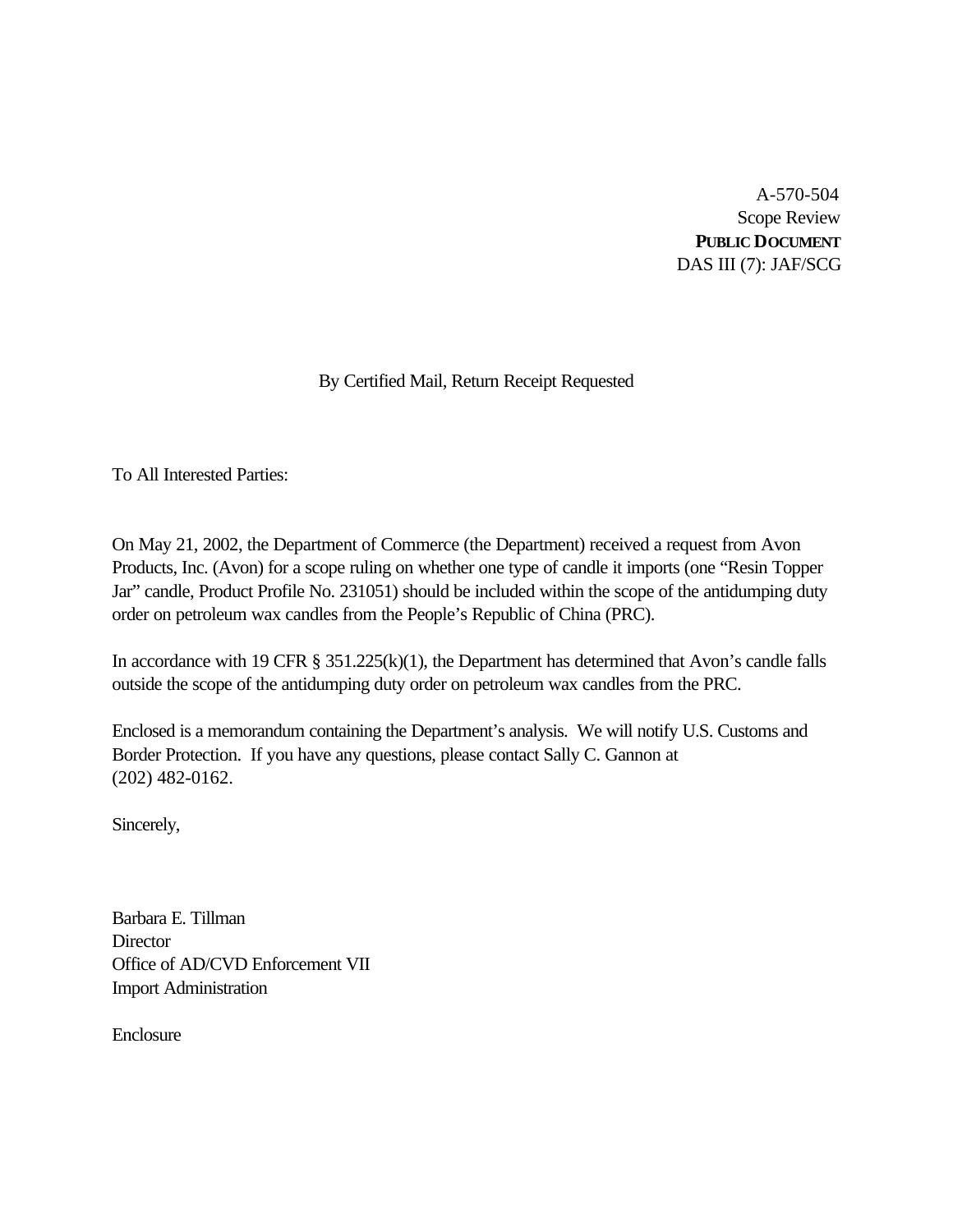A-570-504 Scope Review **PUBLIC DOCUMENT** DAS III (7): JAF/SCG

| <b>MEMORANDUM FOR:</b> | Joseph A. Spetrini                                          |  |
|------------------------|-------------------------------------------------------------|--|
|                        | <b>Deputy Assistant Secretary</b>                           |  |
|                        | for Import Administration, Group III                        |  |
| FROM:                  | Barbara E. Tillman                                          |  |
|                        | Director                                                    |  |
|                        | Office of AD/CVD Enforcement VII                            |  |
| <b>SUBJECT:</b>        | Final Scope Ruling: Antidumping Duty Order on Petroleum Wax |  |
|                        | Candles From the People's Republic of China (A-570-504);    |  |
|                        | Avon Products, Inc.                                         |  |

### **Summary**

On May 21, 2002, the Department of Commerce (the Department) received a request from Avon Products, Inc. (Avon) for a scope ruling on one type of candle (one "Resin Topper Jar" candle, Product Profile No. 231051) to determine if it should be included within the scope of the antidumping duty order on petroleum wax candles from the People's Republic of China (PRC) (Petroleum Wax Candles from the PRC: Final Determination of Sales at Less Than Fair Value, 51 FR 25085 (July 10, 1986) (Final Determination); Antidumping Duty Order: Petroleum Wax Candles from the People's Republic of China, 51 FR 30686 (August 28, 1986) (Order)). In accordance with 19 CFR § 351.225(k)(1), we recommend that the Department determine that Avon's candle is not within the scope of the antidumping duty order on petroleum wax candles from the PRC.<sup>1</sup>

### **Background**

<sup>&</sup>lt;sup>1</sup> The Department has developed an internet website that allows interested parties to access prior scope determinations regarding the antidumping duty Order on Petroleum Wax Candles from the People's Republic of China. This website lists all scope determinations from 1991 to the present. It can be accessed at http://ia.ita.doc.gov/download/candles-prc-scope/, and will be updated periodically, to include newly-issued scope determinations.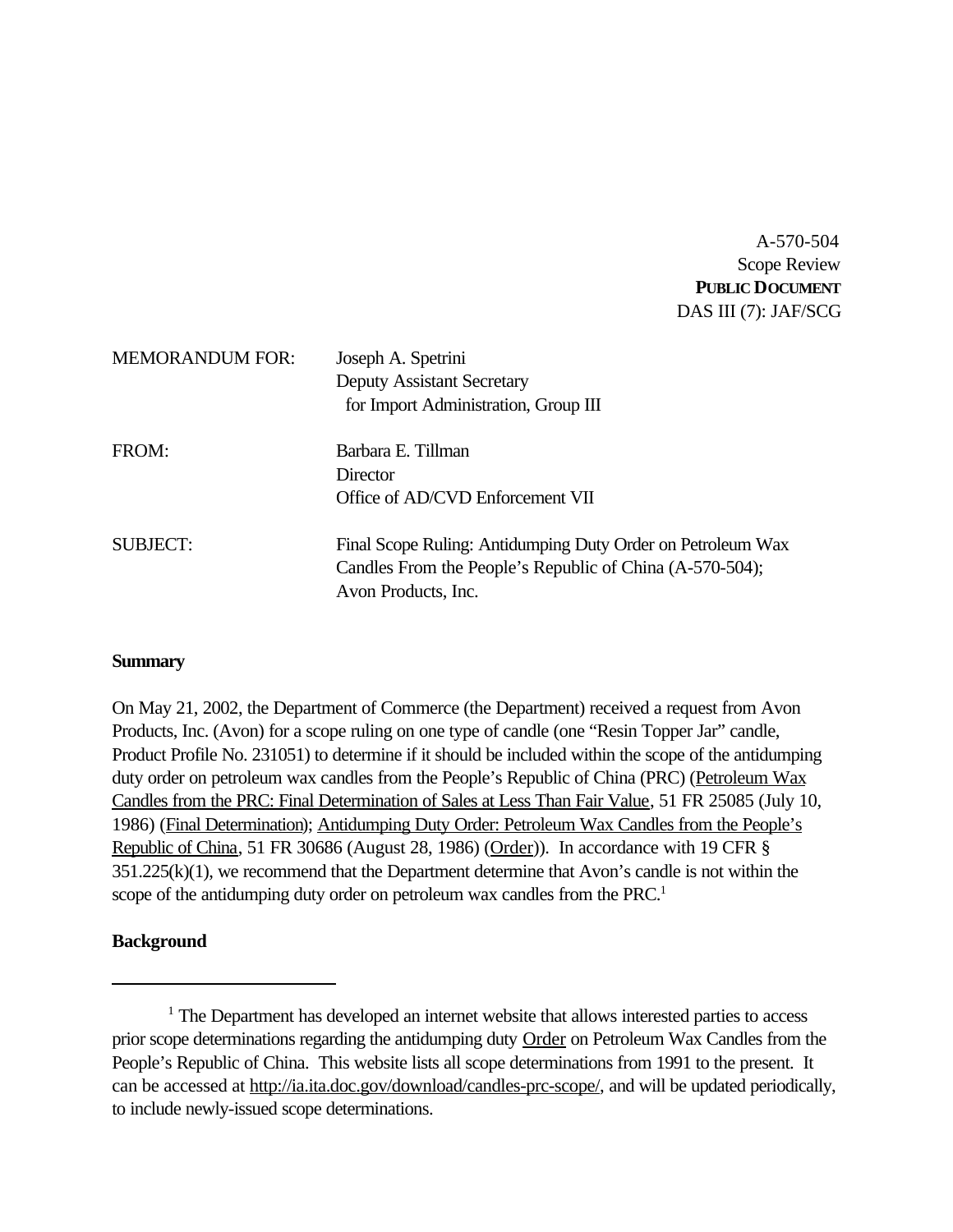Avon filed its request for a scope ruling on the "Resin Topper Jar" candle on November 9, 2001. In a letter dated December 28, 2001, the Department requested that Avon provide test results regarding the exact composition of Avon's candle, no later than January 25, 2002. On January 24, 2002, Avon requested an extension of the deadline to submit these test results, and the Department subsequently extended the deadline to February 8, 2002. On February 7, 2002, Avon notified the Department of its intent to withdraw its request for a scope ruling for this candle, and indicated it would resubmit its request with the appropriate testing results at a later date. On May 21, 2002, Avon refiled its scope ruling request, including composition test results, for its "Resin Topper Jar" candle. On July 12, 2002, the National Candle Association (NCA), an interested party in this proceeding, filed comments on Avon's request. On August 26, 2002, Avon filed rebuttal comments to the NCA's July 12, 2002 submission. On August 9, 2002, Russ Berrie and Company, Inc. (Russ Berrie), an importer of candles from the PRC, submitted comments regarding Avon's request.

On July 14, 2003, the Department contacted Avon's counsel by telephone and requested that Avon provide additional testing information regarding the exact composition of its "Resin Topper Jar" candle. The Department also requested that Avon provide further clarification regarding the testing facility it used to test this and other candles before the Department (if applicable to this candle). In a July 16, 2003 letter to Avon, the Department reiterated its request for additional testing information regarding the candle's composition. See Memorandum to the File from Julio A. Fernandez through Sally C. Gannon Regarding Scope Inquiry: Petroleum Wax Candles from the People's Republic of China / Requests from Avon Products Inc. (July 14, 2003) and Letter from Barbara E. Tillman, Director, Office of AD/CVD Enforcement VII, Import Administration, to Avon Products Inc., c/o Barbara Y. Wierbicki, Tompkins & Davidson, LLP (July 16, 2003). On July 14, 2003, Avon submitted the requested additional testing information via facsimile, and the Department subsequently filed this information on the official record. See Memorandum to the File from Julio A. Fernandez through Sally C. Gannon Regarding Scope Inquiry: Petroleum Wax Candles from the People's Republic of China / Additional Test Results for Resin Topper Jar Candles: Avon Products, Inc. (July 21, 2003). On July 21, 2003, Avon formally submitted for the record the additional testing information for the "Resin Topper Jar" candle as well as the requested clarification regarding the testing facility used by Avon in testing this and other candles before the Department. See Avon's July 21, 2003 submission (July 21<sup>st</sup>) Submission).

#### **Avon Products, Inc.'s Scope Request**

Avon argues in its May 21, 2002 submission that this candle (Product Profile No. 231051), a waxfilled glass container with removable polyresin lid incorporating a foam stopper and featuring a threedimensional depiction of a hummingbird in flight, is a poured candle containing approximately 70 percent palm oil wax, 27 percent paraffin wax, and three percent fragrance. Additionally, Avon argues that its candle, because of its palm-oil composition, is derived from different sources than petroleum wax candles, and is, thus, chemically distinguishable.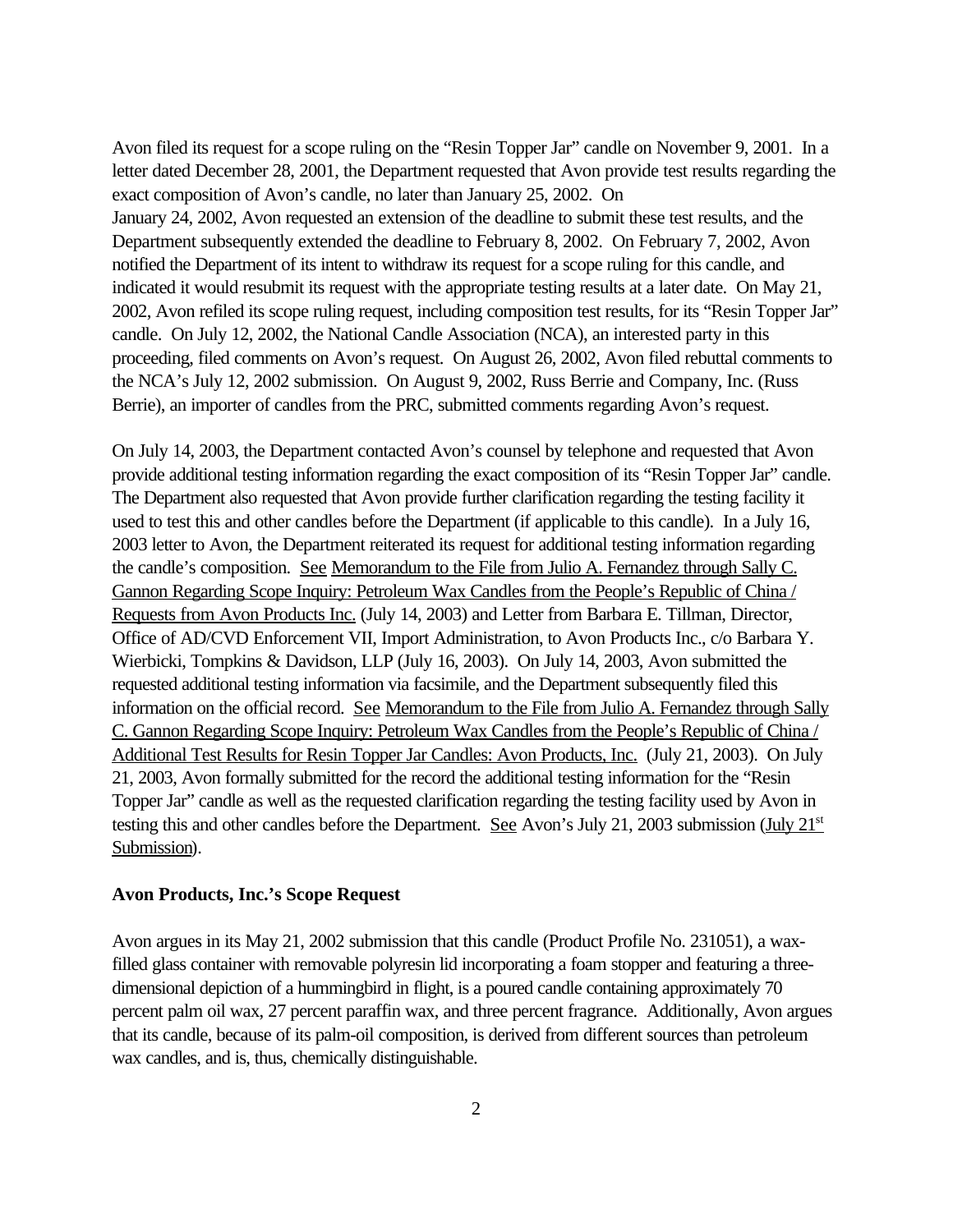Further, Avon argues that the Department has previously issued scope rulings confirming that candles which contain less than 50 percent petroleum wax are not included within the scope of the Order. Avon provided two samples with its request.

In its May 21, 2002 submission, Avon provided the Department with test results obtained from an independent testing facility in the United States, which were conducted in accordance with U.S. Customs Laboratory (USCL) Method 34-07. These test results indicated that ". . . the sample contains 21.8 percent paraffin wax. The remainder consists primarily of palm oil wax.<sup>32</sup> In response to the Department's request, Avon later provided additional testing results regarding the exact composition of its candle. See July  $21<sup>st</sup>$  Submission. These test results indicate the composition of Avon's "Resin Topper Jar" candle to be as follows: 27.8 percent paraffin wax, 0.23 percent lauric acid, 0.55 percent myristic acid, 29.8 percent palmitic acid, 17.0 percent stearic acid, 6.4 percent oleic acid and 1.1 percent linoleic acid. Avon maintains in its submission that these test results are consistent with the previous test results in that they reach the conclusion that "... the subject candle is made in principal part of vegetable derived wax." Id.

The new test results also contain the following statement:

This testing was performed by an MTL-ACTS approved outside laboratory.

Id. Because the Department requests that scope requesters use an independent testing laboratory in the United States to conduct testing for these purposes, the Department requested further clarification from Avon on the meaning of this statement. In its

July 21<sup>st</sup> Submission, Avon provided a letter from the testing laboratory with the following explanation:

MTL-ACTS now known as Bureau Veritas Consumer Products Services (BVCPS), is allowed to subcontract to other laboratories as provided by its quality manual. The laboratory used for testing the candles submitted by Avon is a domestic laboratory with no association to Avon (i.e. not an Avon in-house laboratory).

# Id.

## **The National Candle Association's Comments**

In its comments, the NCA retraces the history of this antidumping duty order, including the import surges and resultant injury suffered by domestic manufacturers which prompted the original September 1985 antidumping petition. The NCA contends that the antidumping statute and antidumping duty orders are remedial in nature and exceptions to them should be construed as narrowly as possible to

<sup>2</sup> See Avon's May 21, 2002 submission.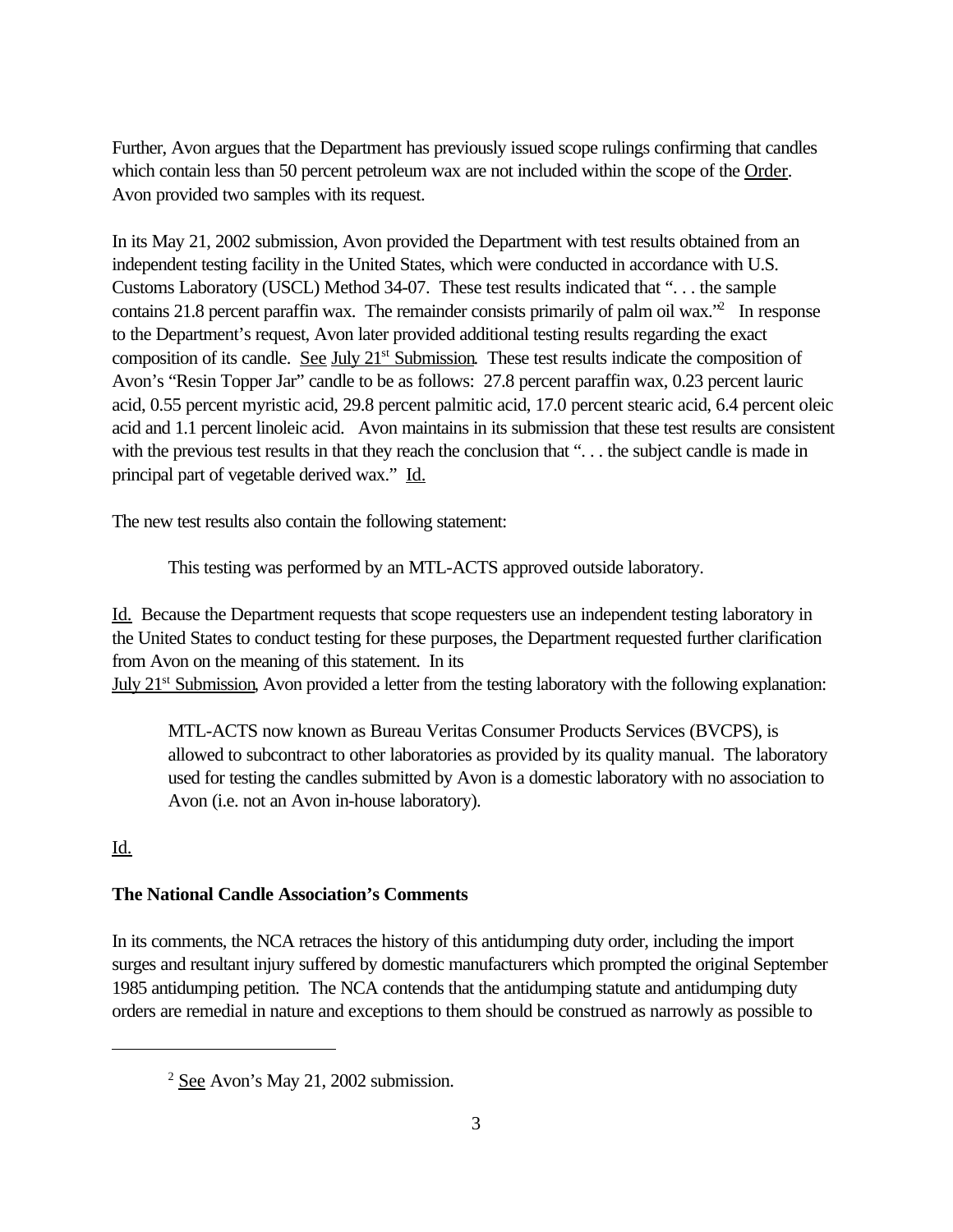preserve the efficacy of the Order. In support of its assertion, the NCA cites a Court of International Trade (CIT) decision regarding the novelty exception where the Court stated that "... a candle must be specifically designed for use only in connection with a religious holiday or special event to fall within the novelty candle exception." See Russ Berrie & Co., Inc. v. United States, 57 F. Supp. 2d 1184, 1194 (CIT July 13, 1999) (Russ Berrie). Thus, the NCA argues that the Department narrowly limited the novelty candle exception to figurine candles, candles shaped in the form of identifiable objects, and candles specifically designed for use only in connection with the holiday season.

The NCA first notes that Avon describes its candle as a "Resin Topper Jar" candle, however, the NCA believes that this candle is a wax-filled container and falls specifically within the scope of the Order.<sup>3</sup> Additionally, the NCA argues that there is no design on this candle that would limit its use to a specific holiday or event. Therefore, the NCA maintains that this candle should be included within the scope of the Order.

The NCA points out that test results submitted by Avon indicate the candle is composed of 21.8 percent paraffin wax, but does not report the percentage of palm oil in the candle. Because of this, the NCA argues that the Department should require Avon to provide test results from a U.S. laboratory to determine the percentage of palm oil wax and petroleum wax in the candle.

The NCA goes on to argue that even if Avon's candle was 100 percent palm oil wax, it would be included within the scope of the Order. It is the NCA's position that Avon's palm wax candle has similar chemical composition and the same range of essential physical characteristics of petroleum wax candles and, therefore, must be included within the scope of the Order.<sup>4</sup> The NCA points out that palm oil alone cannot be used as a candle wax because palm oils are liquids at room temperature. The NCA contends that to make candles from palm oil, Avon had to change the chemical structure of the oil so that it was no longer palm oil. The NCA explains that through a process of hydrogenation, the palm oil is substantially transformed into a new product that has similar chemistry to, and the same physical characteristics of, petroleum-derived waxes. Consequently, the NCA argues that the effect of the chemical conversion essentially turns the palm oil into the same product as petroleum wax. The NCA further maintains that the term "petroleum wax" in the Order is not limited to the derivation of the wax, but rather the chemical composition and physical characteristics and uses of the wax. Therefore, the NCA argues that by substantially changing the chemical composition of palm oil into essentially similar chemical composition and the same physical characteristics of petroleum wax, Avon brought its candle within the scope of the Order.

<sup>3</sup> See Final Scope Ruling – Antidumping Duty Order on Petroleum Wax Candles From the People's Republic of China (A-570-504); Request by Simcha Candle Co. (Feb. 12, 1993).

<sup>4</sup> See NCA Comments submitted in Final Scope Ruling – Antidumping Duty Order on Petroleum Wax Candles From the People's Republic of China (A-570-504); Request by Leader Light (Oct. 24, 2001); Request by Fleming International, Ltd. (Oct. 24, 2001).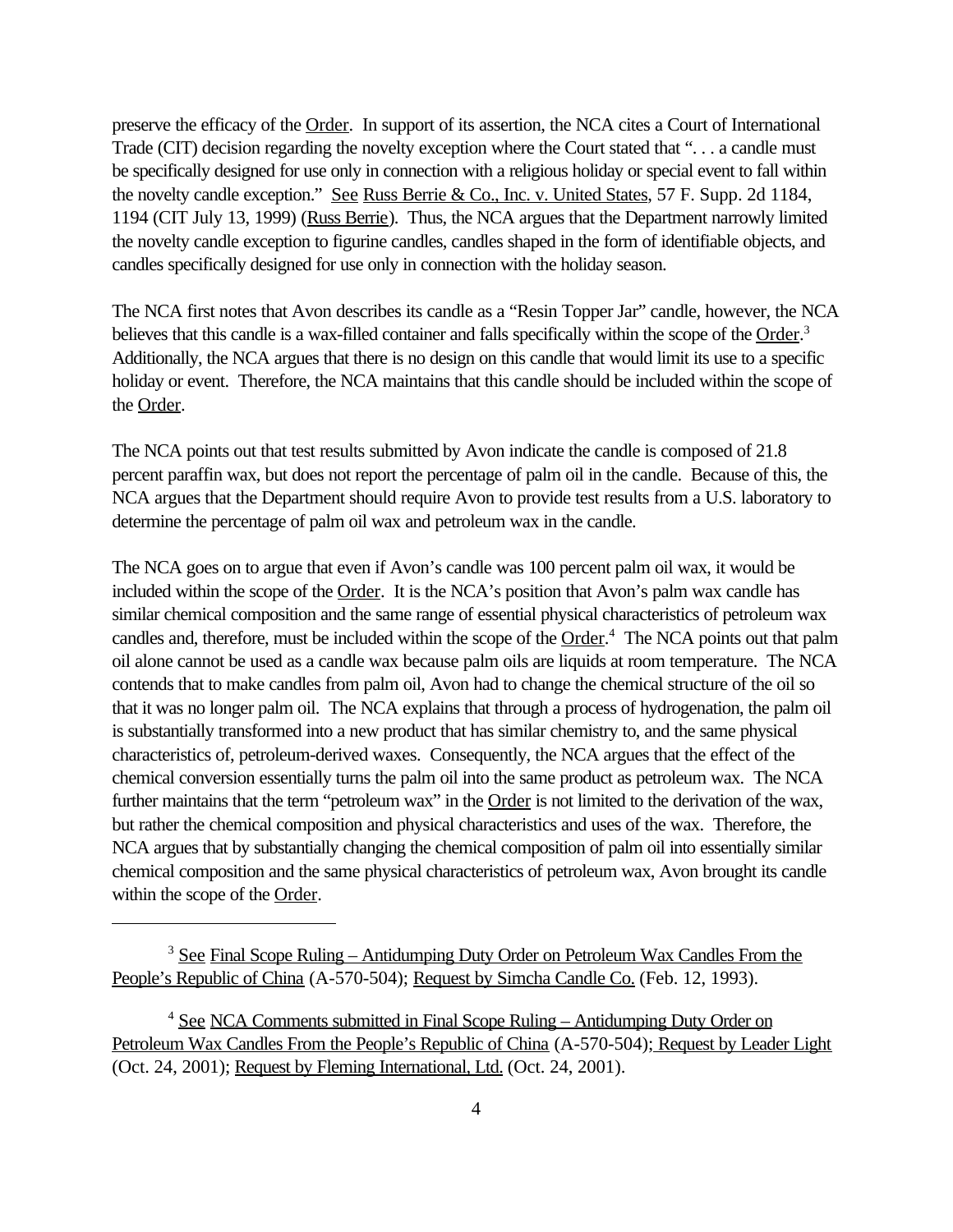In addition, the NCA argues that the International Trade Commission (the Commission) has consistently defined "like product" as a product which is like, or in the absence of like, most similar in characteristics and uses with the article subject to the investigation. . . "<sup>5</sup> The NCA continues, stating that like products have the "same intrinsic qualities and essential characteristics and uses as the subject imports.<sup>'6</sup> Next, the NCA argues that any minor differences in the chemical composition or physical characteristics of Avon's candle cannot lead to the conclusion that Avon's candle is not like the candles included within the scope of the Order.<sup>7</sup> Furthermore, the NCA contends that Avon's candle has the same intrinsic qualities and essential characteristics as petroleum wax candles and therefore, are "like" petroleum wax candles. The NCA also argues that Avon's candle is the same class or kind of merchandise as are the candles subject to the Order, and are covered by the same HTSUS tariff provision. Thus, the NCA argues that Avon's candle should be included within the scope of the Order.

To support its position, the NCA cites Bohler-Uddeholm Corporation v. United States (Bohler),<sup>8</sup> where the Court of Appeals for the Federal Circuit held that the respondent's two products, based on their physical and chemical characteristics and uses, were included in the class of merchandise within the 1973 antidumping finding against Stainless Steel Plate from Sweden,<sup>9</sup> even though the products were not specifically mentioned by name. The Court found that although two of the respondent's products were not specifically mentioned in either the petition or in the antidumping determination, that was not a sufficient basis for the exclusion of these respondent's products. However, the Court rejected this fact as a basis for exclusion.

The Court explained that:

To require that antidumping determinations be limited to the products they name would be inconsistent with the statutory requirements, then in force, that antidumping duties be imposed upon a "class or kind" of merchandise found to be injurious to domestic industry. While the trade names of BU's products were not used in the 1973 finding,

<sup>7</sup> Id. See also Final Determination of Sales at Less Than Fair Value: Sulfur Dyes, Including Sulfur Vat Dyes, From the United Kingdom, 58 FR 3253 (January 8, 1993).

8 1999 U.S. App. LEXIS 34552 (Fed. Cir. 1999).

<sup>9</sup> Final Determination of Sales at Less Than Fair Value: Stainless Steel Plate from Sweden, 38 FR 15079 (June 8, 1973) (Stainless Steel Plate from Sweden).

<sup>5</sup> See Determination of the Commission (Final), USITC Publication 1888, August 1986, at 4, note 5, and A-2 (Commission Determination).

 $6 \underline{Id}$ , at 4, n.4.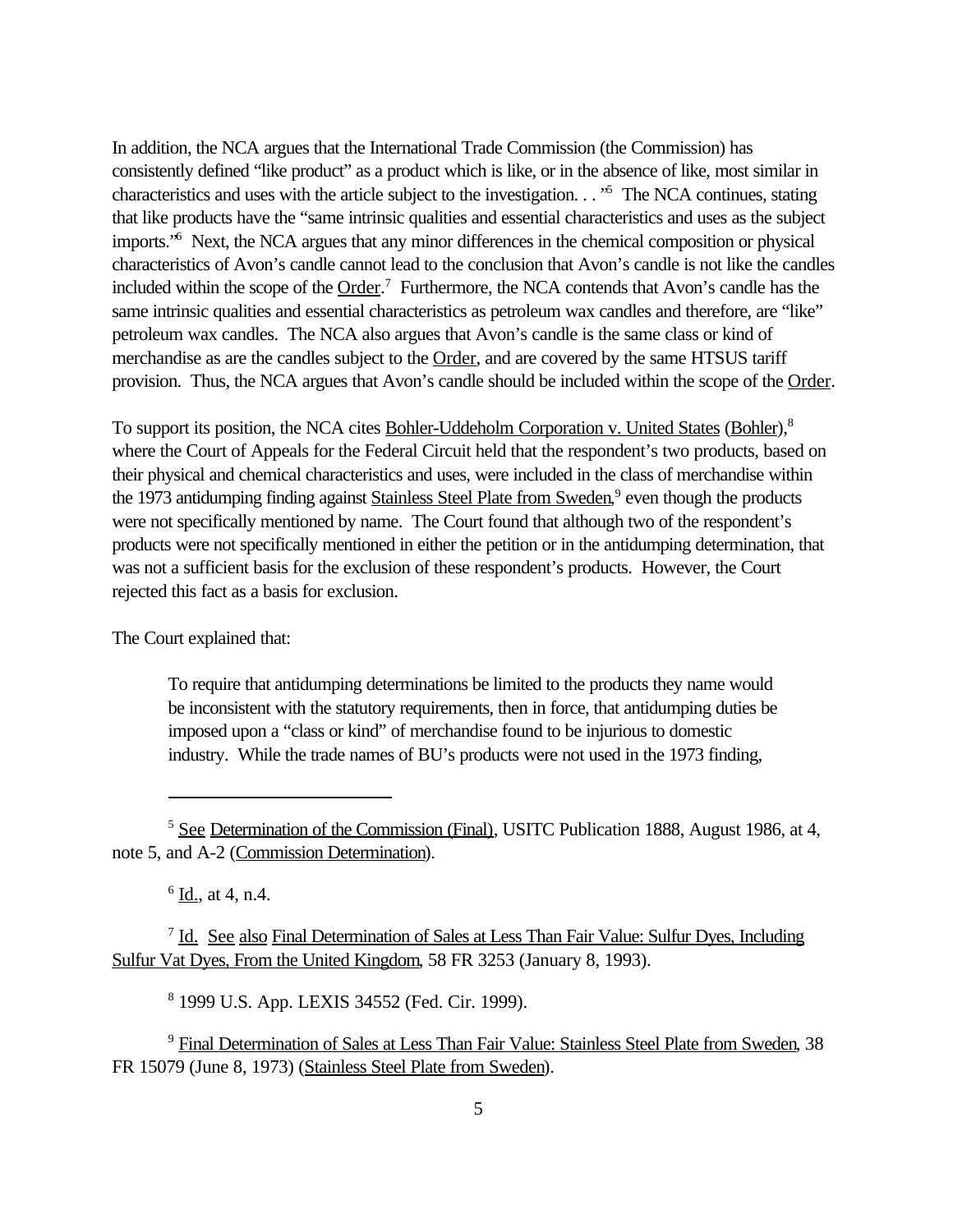there is sufficient evidence to support Commerce's conclusion that Stavax and Ramax were nevertheless identified by, among other things, their physical and chemical attributes, and by the applications for which they are used.<sup>10</sup>

The NCA argues that for the same reasons, the physical and chemical attributes and the applications for which Avon's candle is used are the same as the class or kind of merchandise subject to the Order.

The NCA attached as an exhibit to its July 12, 2002 submission, a memorandum from an Eric E. Wigg, Ph.D., a wax consultant, that the NCA argues establishes the scientific evidence as to the similarity of chemical composition and physical characteristics of palm oil wax candles as compared to petroleum wax candles. However, the NCA does not claim that Avon's candle is petroleum derived. Instead, the NCA claims that this candle has been engineered to have the same physical and burning properties as that of petroleum wax candles with the sole intent to get around the scope of the Order. In fact, the NCA points out, the goal of the development of vegetable wax candles was to "develop vegetable lipid-based candles which are comparable to traditional petroleum wax candles in appearance and performance."<sup>11</sup> Thus, the NCA maintains that for the vegetable wax candles to compete against petroleum wax candles, they must both be the same or similar in terms of the important characteristics related to candle performance.

Next, the NCA argues that consumers will have no knowledge of the chemistry of Avon's candle and petroleum wax candles because palm wax and petroleum wax candles have the same physical appearance and functions. The NCA further argues that palm wax and petroleum wax candles have the same physical appearance and functions. The NCA points out that the essential physical characteristics will be in the same range of melt point, color, odor and viscosity. In addition, the NCA argues, Avon's candle is made of wax and has a wick. The NCA adds that palm wax and petroleum wax candles can be engineered to have higher or lower melt points. Moreover, the NCA maintains that it is the alkane-like part of the palm wax molecule to which 90 percent of the carbon atoms are associated which makes these palm waxes have the same physical characteristics and function as candle waxes, <u>i.e.</u>, with physical and combustion properties similar to those of petroleum waxes, the primary standard for candle wax. Therefore, the NCA argues that it is through the hydrogenation process that the substantial transformation takes place to yield these alkane-like structures.

As part of its comments, dated July 12, 2002, the NCA states that the consumer will compare the physical characteristics and performance of the palm wax candles to petroleum wax candles, which is the standard in the marketplace. In addition, the NCA contends that if Avon's candle does not have the same intrinsic qualities and essential characteristics of petroleum wax candles, consumers will not

<sup>&</sup>lt;sup>10</sup> Bohler, 1999 U.S. App. LEXIS at 34554 (emphasis added).

<sup>&</sup>lt;sup>11</sup> See Bernard Y. Tao, Development of Vegetable Lipid-Based Candles, attached as Exhibit 2 to the NCA's July 12, 2002 Comments on Avon's Scope Request.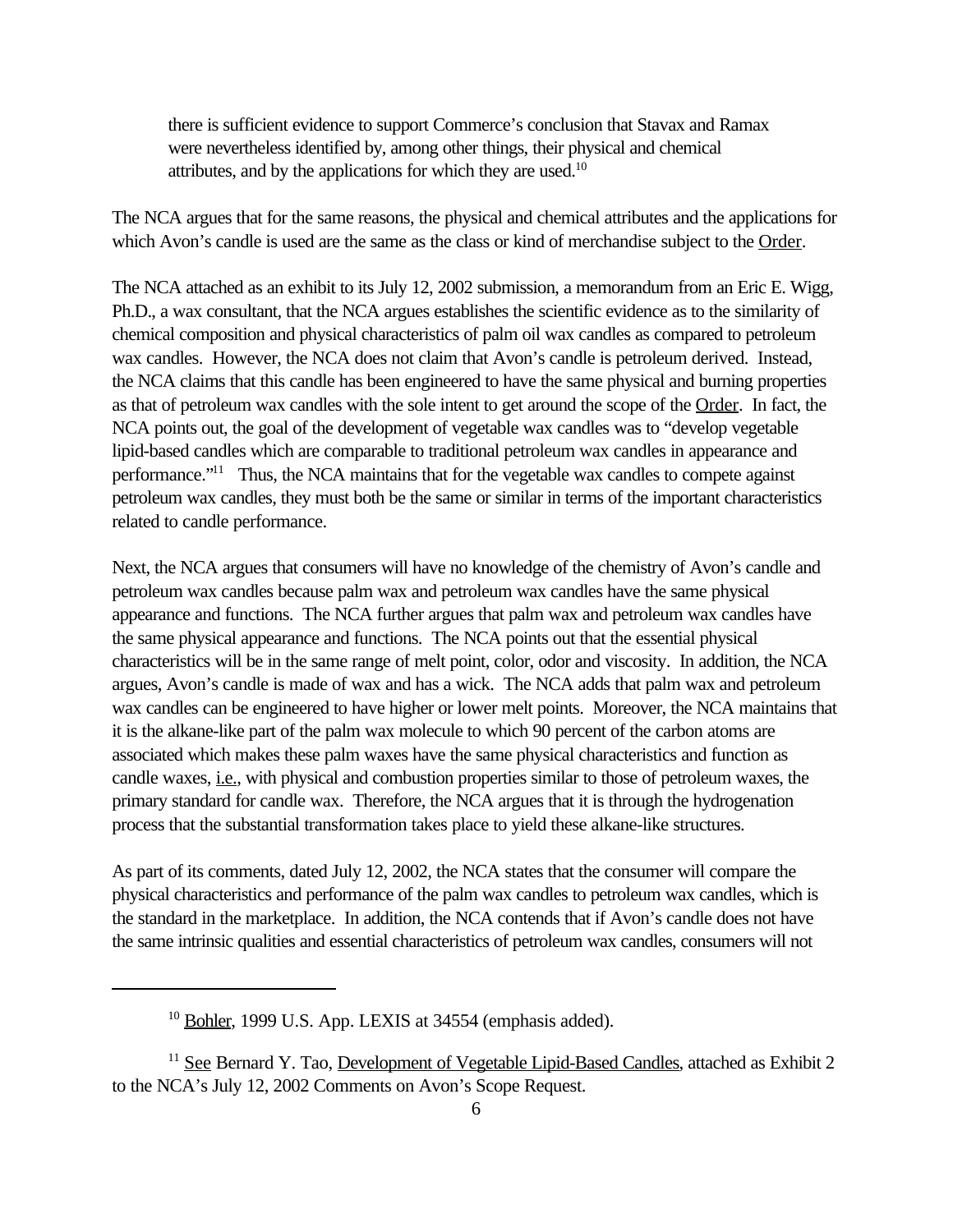purchase Avon's candle. Therefore, the NCA argues, Avon has engineered its candle so that it is the same or similar to the candles which are subject to the Order.

The NCA maintains that the issue which merits consideration in the instant request is not whether Avon's candle is petroleum derived, but whether it has the same or similar intrinsic qualities and essential characteristics of petroleum wax candles. The NCA argues that the Department has never previously conducted an in-depth investigation of the chemical composition and physical characteristics of palm wax candles. To support its position, the NCA once again cites Bohler, where the Court concluded that it is not the name of the product, but rather the physical and chemical attributes and applications for which the candles are used that is determinative.<sup>12</sup> For the same reasons, the NCA maintains that the physical and chemical attributes and the applications for which Avon's candle is used are the same as the class or kind of merchandise subject to the Order. Therefore, the NCA argues that in order to compete against petroleum wax candles, Avon's candle must have the same physical appearance and the same or similar range of melt point, color, odor and viscosity.

The NCA points out that the only candle that was excluded by the Commission, other than novelty candles, was the beeswax candle because the Commission determined that it had different characteristics and uses. In that instance, the Commission found that 94 percent of beeswax shipments were for wax-filled glass containers used in religious observances and "other" miscellaneous candles, such as straight-sided altar and sanctuary candles. The NCA adds that the Commission concluded that, "based on different characteristics and uses for petroleum and beeswax candles, we determine that beeswax candles should not be included within the scope of the domestic-like product."<sup>13</sup> The NCA maintains that the term "petroleum wax" in the Order is not limited to the derivation of the wax, but rather the chemical composition and physical characteristics and uses of the candles. As discussed above, it is the NCA's conclusion that Avon's candle has the same intrinsic qualities and essential characteristics and uses as the subject imports, which are the criteria used by the Commission to determine like product. Moreover, the NCA argues, in contrast to the beeswax candles, the palm wax candles have similar chemical composition and the same physical characteristics, and similar uses as petroleum wax candles. The NCA quotes Russ Berrie's expert, Mr. Roger Crain, from the memorandum attached to Russ Berrie's comments in the Leader Light scope investigation, who concedes that "vegetable wax and petroleum (paraffin) wax are similar. . . ."<sup>14</sup> Nevertheless, NCA maintains, that the essential characteristics for which Avon's candle is purchased and used, to provide light, heat, or scent, remains the same as these candles that are already included within the scope of the Order.

<sup>12</sup> See Bohler, 1999 U.S. App. LEXIS at 34554.

<sup>13</sup> Commission Determination, at note 5.

<sup>&</sup>lt;sup>14</sup> Mr. Crain's memorandum at 6, submitted as part of Russ Berrie's August 9, 2002 submission.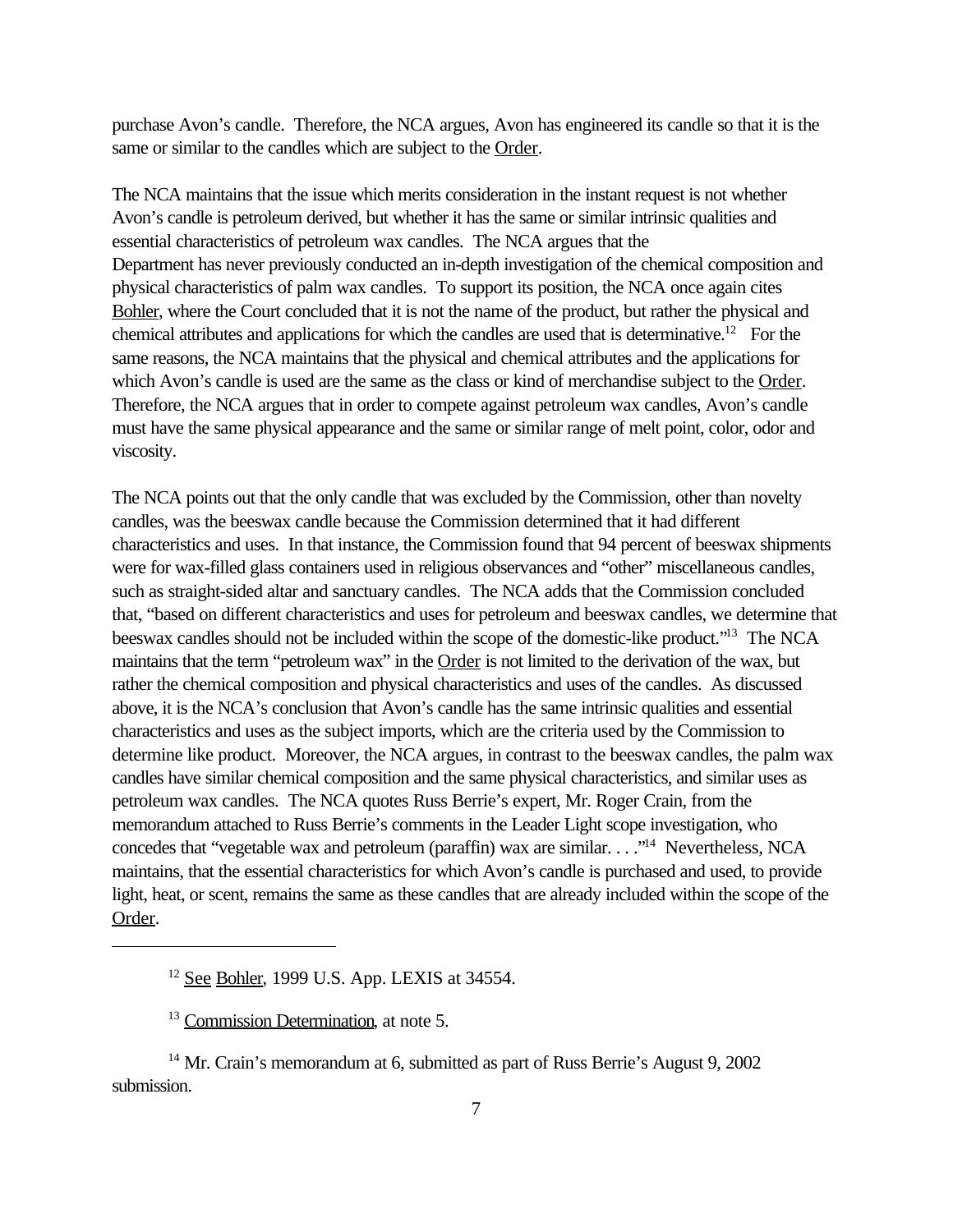The NCA argues that the Department's reference to candles composed of 50 percent petroleum wax can only apply to candles that are over 50 percent beeswax. The NCA believes that the 50 percent rule was based upon the Commission's beeswax exclusion. The NCA maintains that it does not apply to other waxes that were not excluded and have the same intrinsic qualities and physical characteristics and uses as petroleum wax candles. The NCA argues that the Commission's conclusion was based on the following:

[Beeswax candles] are manufactured by U.S. producers principally for religious and specialty markets, and are priced considerably higher than petroleum wax candles. Ninety-five percent of beeswax candle shipments from 1983 to 1985 were to churches and religious dealers. The remaining 5 percent were beeswax dinner candles. Ninetyfour percent of the domestic beeswax shipments were for wax-filled glass containers used in religious observances and "other" miscellaneous candles, such as straight-sided alter and sanctuary candles.... Based on different characteristics and uses for petroleum and beeswax candles, we determine that beeswax candles should not be included within the scope of the domestic like product.<sup>15</sup>

The NCA notes that in contrast to beeswax candles, Avon's palm wax candle has the same physical characteristics and uses as petroleum wax candles and, therefore, was not excluded from the scope of the domestic-like product.

The NCA also argues that the legislative history of title VII is clear in pointing out that "the requirement that a product be 'like' the imported article should not be interpreted in such a narrow fashion as to permit minor differences in physical characteristics or uses to lead to the conclusion that the product and article are not 'like' each other, nor should the definition of 'like product' be interpreted in such a fashion as to prevent consideration of an industry adversely affected by the imports under investigation."<sup>16</sup>

The NCA claims that of primary importance to the Commission in its exclusion is that beeswax candles were principally used in religious and speciality markets. Moreover, the NCA alleges that only 5 percent of the beeswax candles competed against the subject products, thus, sales of beeswax candles were limited to a very special niche in the candle market.

The NCA concludes its comments by noting that Avon's candle competes in the same channels of trade as the candles subject to the Order, and that without the antidumping duty the U.S. candle producers would be injured. The NCA further notes what it characterizes as the long-standing efforts

<sup>&</sup>lt;sup>15</sup> Commission Determination, at 5-6.

<sup>&</sup>lt;sup>16</sup> See the NCA's July 12, 2002 submission, at page 8, citing to S. Rep. No. 96-249 at 90-91 (1979).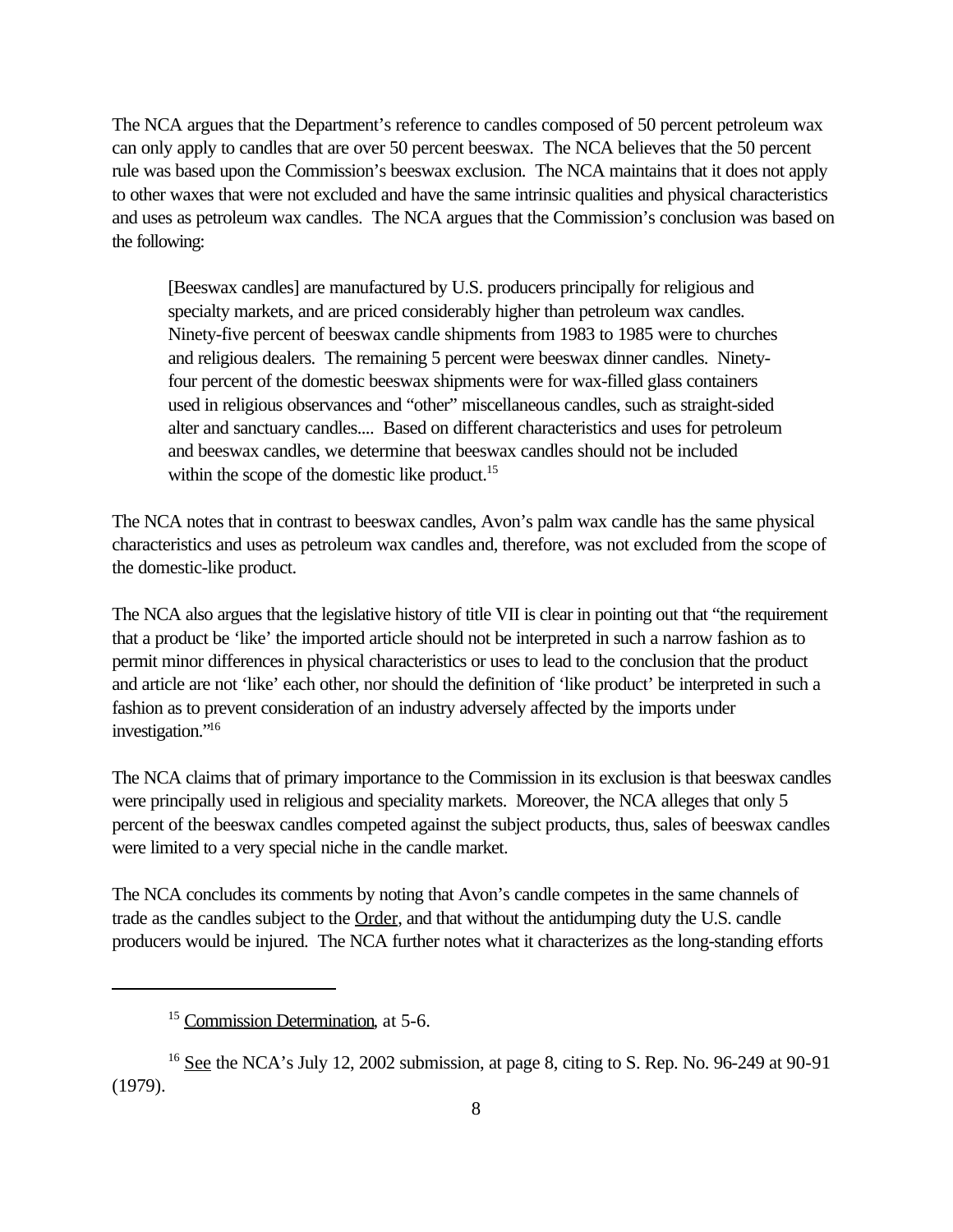of candle importers to "expand the 'novelty candle' loophole in the Order through a continuing stream of scope requests, causing the Order on PRC candles to be subjected to over seventy Final Scope Rulings and many more requests." The NCA maintains that the success of the scope requests in eroding the Order has resulted in geometric increases in the volume of PRC candles coming into the United States. The NCA concludes by stating that Avon is now asking the Department to narrow the scope of the Order so that it excludes everyday candles, claiming that they are novelty candles, and that the Department does not have such legal authority.

#### **Avon Products, Inc.'s Responses**

In response to the NCA's comments, Avon argues that the Department has consistently and distinctly stated that merchandise such as the "Resin Topper Jar" candle (poured or not) is not within the scope of the Order. Avon maintains that the NCA's assertion that petroleum and palm oil are essentially chemically indistinguishable is patently wrong. Furthermore, Avon adds that the NCA is trying to expand the scope of the 1985 petition to include all candles, regardless of composition. Avon counters by arguing that the Department and the CIT have categorically rejected this position as contrary to fundamental due process and as an afterthought attempt to improperly sweep into a dumping order merchandise that was in fact not part of the petition or subject to the investigation and, thus, could not have been included within the scope of the Order.

In support of its argument, Avon cites to Floral Trade Council v. United States, 13 CIT 638 (1989), where the Floral Trade Council (FTC) sought to include "marguerite daisies" within an antidumping order that resulted from a petition that FTC had submitted which covered carnations, chrysanthemums, alstroemeria, gerberas and gysophila.<sup>17</sup> Avon further argues that "FTC later argued that daisies were also/always included because certain chrysanthemums and gerbers are also referred to as 'daisies.' "<sup>18</sup> Avon points out that the Court rejected this claim, stating:

FTC appears to argue that because 'chrysanthemums' are discussed in its petition for relief as to the seven flowers, and because the word 'daisies' is mentioned there, as well as in some questionnaire responses, that all chrysanthemums, including all daisies which fall within the botanical genus 'chrysanthemum,' are included within the scope of the resulting orders.

It seems odd to the court that the petition and investigation would speak of pompon chrysanthemums, standard chrysanthemums and gerbera daisies (which are in another genus), if all daisies were intended to be covered as part of the chrysanthemum genus.<sup>19</sup>

<sup>&</sup>lt;sup>17</sup> See Floral Trade Council v. United States, 13 CIT 638 (1989)

 $18$  Id., at 639.

<sup>&</sup>lt;sup>19</sup> Id., at 639-640.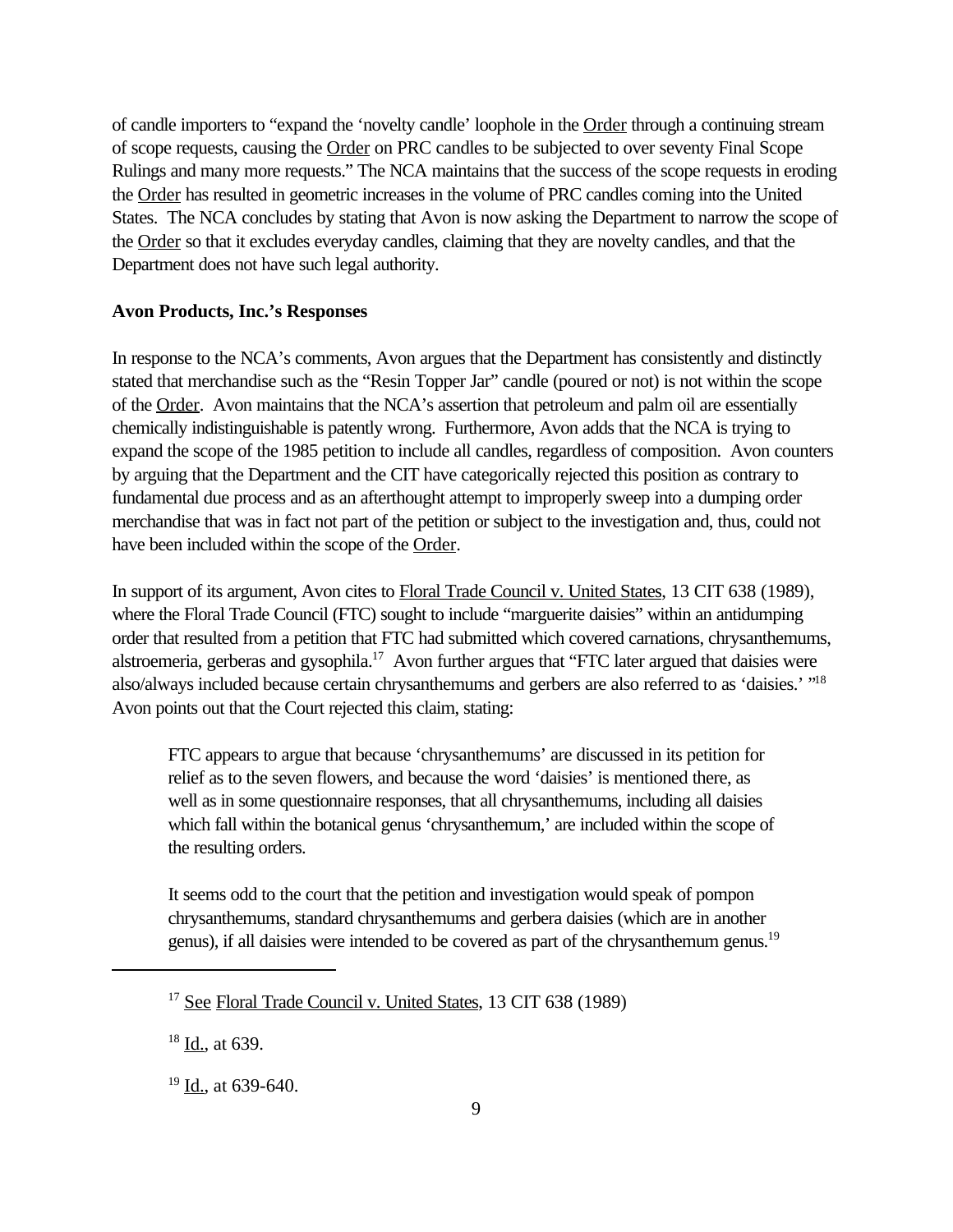Similarly, Avon argues the NCA only identified petroleum wax candles in its petition. Moreover, Avon contends that if the NCA had intended candles of other components to be included, it should have so stated. Avon points out that candles of other than petroleum wax components existed generally and were recognized commercially at the time the NCA filed its complaint.<sup>20</sup>

With respect to the NCA's assertion that Avon's candle has the "same intrinsic qualities and essential characteristics of petroleum wax candles. . . ." Avon maintains that this argument totally ignores the fact that the NCA chose to define the terms of its relief in its petition and argues that its candle is not composed of petroleum wax, and that the scope of the investigation and order pertain solely to petroleum wax candles. Avon also argues that the NCA's claim has no more merit than the assertion advanced by the FTC: that a flower is a flower and that there were substantial similarities with respect to "use" and "channels of trade." Avon maintains that the Court was not impressed and not only rejected FTC's attempt to minimize the distinctions among different types of "daisies" but also underscored that the Department's "later developed" analysis was unnecessary, inasmuch as the petition and order did not include the afterthought flowers. Avon quotes from the CIT, which stated:

In an effort to be comprehensive, ITA attempted to apply the analysis applicable to newly developed products to this case of an existing product. ... The record indicates that there are significant physical differences and differences in purchaser expectations between flowers which are commercially described as either standard or pompon chrysanthemums on one hand, and flowers which are commercially described as "daisies" on the other hand. Although this secondary reasoning was unnecessary, it is also found to be supported.

Accordingly, after having reviewed the record, including the petition and prior ITC and ITA statements with regard to the covered products, the court finds that ITA's determination that daisies are not included within the scope of its antidumping orders, is substantially supported by the record. $21$ 

<sup>21</sup> Floral Trade Council, 13 CIT at 640-641.

<sup>&</sup>lt;sup>20</sup> See, e.g., Explanatory Notes to the Brussels Nomenclature, Volume 1 (1966) describing "Candles, tapers (including ball or coiled tapers), night-lights, etc., are usually made of tallow, stearin, paraffin wax or other waxes." The Brussels Nomenclature is said to have had a significant influence on the TSUS, (which was in effect at the time of the NCA's petition) and its explanatory notes are often referred to as a source of legislative history for the TSUS, when the statute is ambiguous and the language of the TSUS and the Brussels provisions are identical or similar. See W.R. Filbin & Co. v. United States*,* 306 F. Supp. 440 (1969); Pitney-Bowes, Inc. v. United States, 59 Cust. Ct. 181, 192, C.D. 3116 (1967); J.E. Bernard & Co., Inc. v. United States, 60 Cust. Ct. 296, 303, C.D. 3372 (1968); and Kyocera Int'l, Inc. v. United States, 2 CIT 91, 527 F. Supp. 337, 440 (1981), aff'd 69 CCPA 168, 681 F.2d 796 (1982).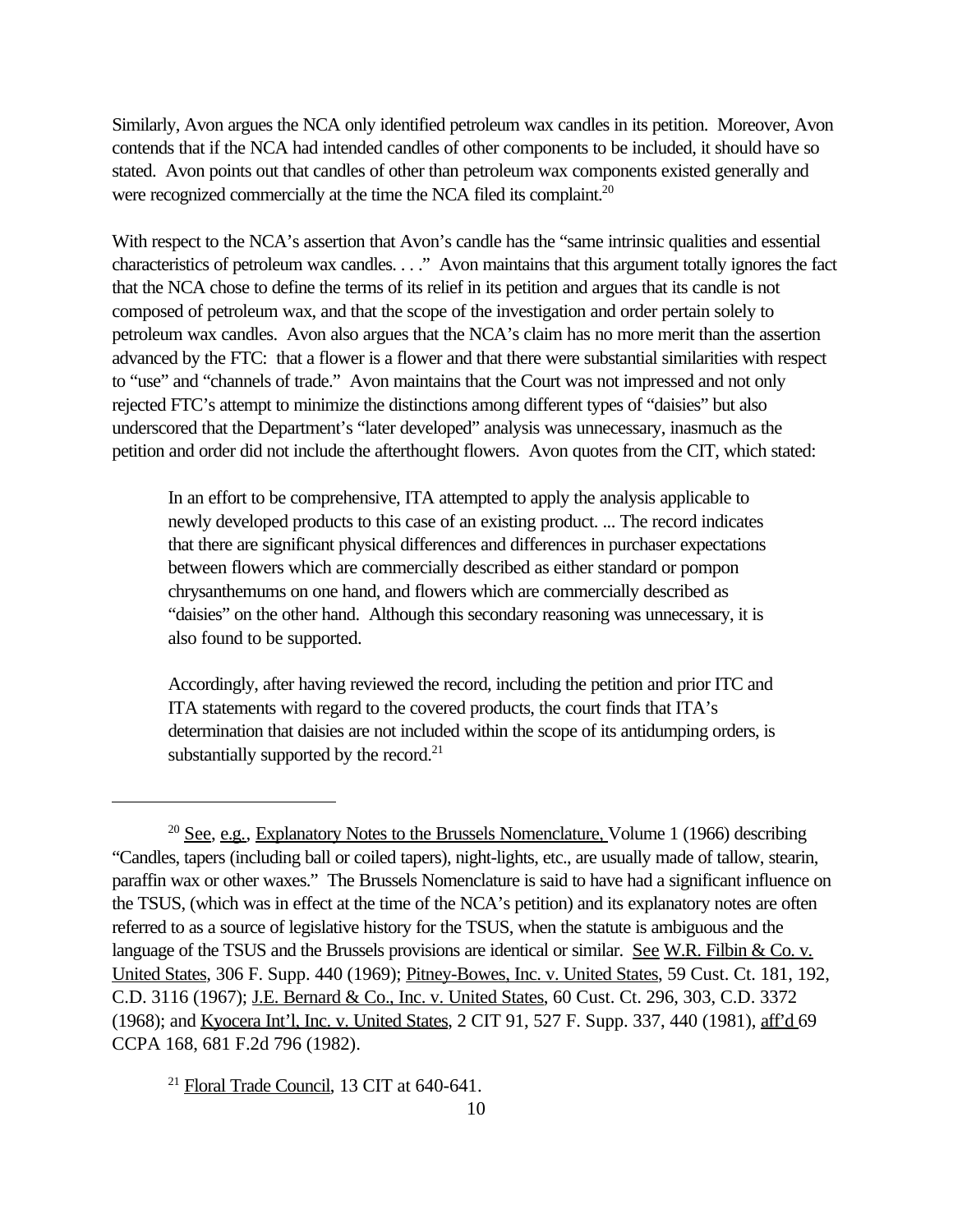Avon next contends that the NCA's claim that Avon's palm oil derived candle has the "same intrinsic qualities and essential characteristics" is no more correct than FTC's claim that all daisy flowers have the "same intrinsic qualities and essential characteristics."

Avon maintains that the NCA's reliance on Bohler is misplaced. Avon points out that the court emphasized that the issue is not whether the product was "'mentioned,' but the applications for which they are used." Avon further points out that the NCA admits that "different kinds of candles require different kinds of wax.<sup> $22$ </sup> Avon further argues that contrary to the position regarding chemical composition adopted before the Department, and refuted by Avon in earlier submissions,<sup>23</sup> the NCA has indicated in its published internet website statements that:

By far, the most common wax is petroleum-derived paraffin wax. Plant- and animalderived waxes are more complex in composition, containing not only simply hydrocarbons (alkanes but also esters, fatty acids, and alcohols. [sic]

Waxes differ with regards to important physical characteristics such as melting point, color, and odor.<sup>24</sup>

Avon maintains that, despite the NCA's arguments, it is beyond doubt, and self-evident, that palm oil derived wax, such as that in Avon's candle, is obviously a "plant-derived wax." Avon points out that the NCA itself acknowledges that it is more complex in composition, containing esters, fatty acids and alcohols in addition to the hydrocarbons and, thus differs (from petroleum wax candles) with regard to important physical characteristics such as melting point, color, and odor, not to mention the soot emissions.

Avon points out that the NCA requested that an investigation be initiated to cover:

candles [which] are made from petroleum wax and contain fiber or paper-cored wicks. They are sold in the following shapes: tapers, spirals, and straight-sided dinner candles; rounds, columns, pillars; votives; and various wax-filled containers. These candles may be scented or unscented . . and are generally used by retail consumers in the home or yard for decorative or lighting purposes.<sup>25</sup>

<sup>24</sup> http://www.meltablesandmore.com/CMI\_Wax.htm.

<sup>25</sup> Letter from Randolph J. Stayin, Taft, Stettinius & Hollister, to Secretary of Commerce (September 3, 1985).

 $22$  http://www.candles.org/Candlemaking/qa\_wax.htm.

<sup>&</sup>lt;sup>23</sup> See submissions by, and exhibits to, Coudert Brothers dated April 19, 2002 and Serko  $\&$ Simon dated April 18, 2002 and August 8, 2002, for additional reasoning, as well as details regarding chemical analyses.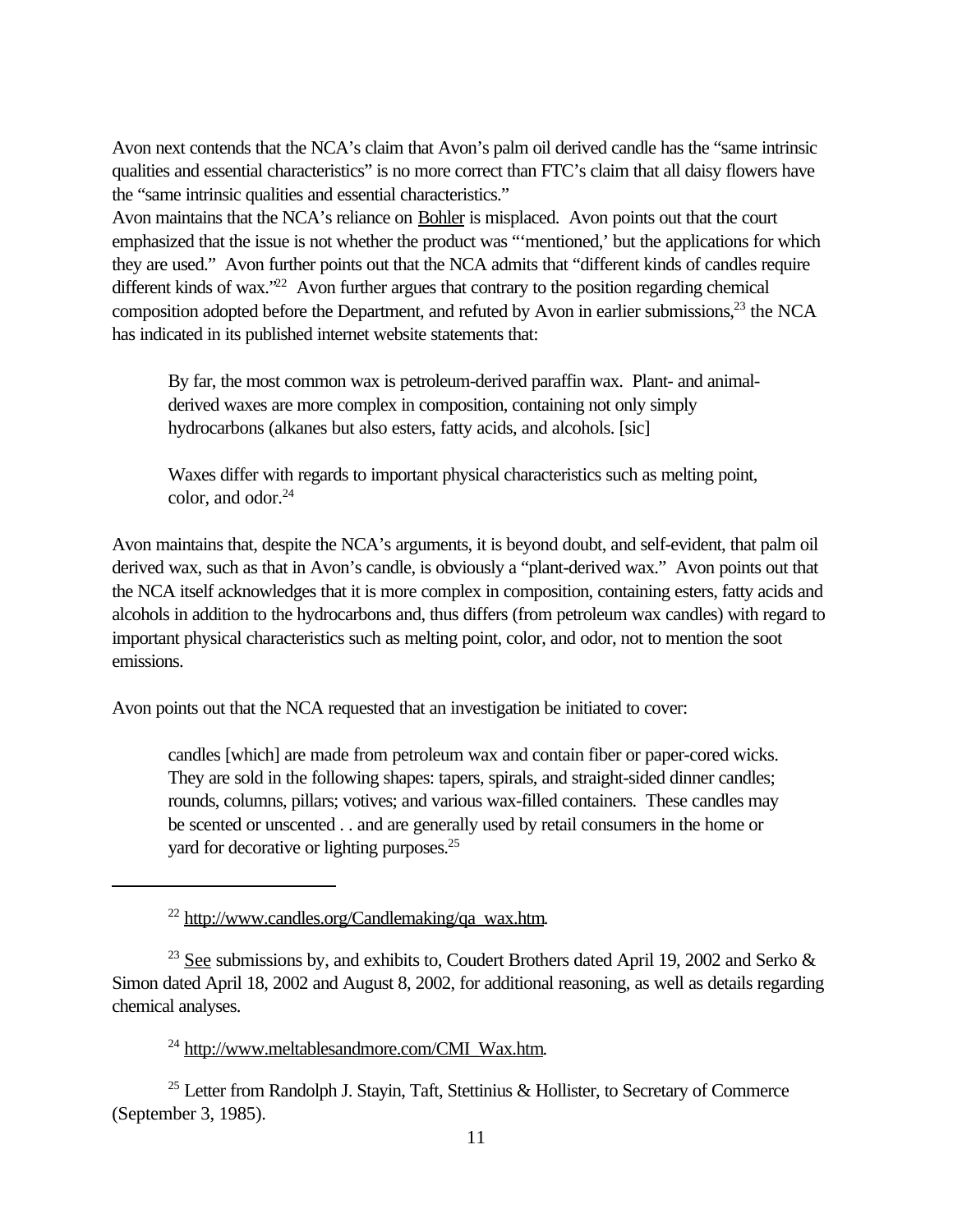Avon maintains that at every stage of the proceeding thereafter, right up to the Order, the topic and focus of the investigation was identified as:

Certain scented or unscented petroleum wax candles made from petroleum wax and having fiber or paper-cored wicks. They are sold in the following shapes: tapers, spirals, and straight-sided dinner candles; rounds, columns, pillars, votives; and various wax-filled containers.<sup>26</sup>

Avon then argues that it has long been the case that "[e]ach stage of the statutory proceeding maintains the scope passed on from the previous stage."<sup>27</sup> And, that "[a]n expansion of the scope of the order is impermissible and not in accordance with law."<sup>28</sup>

Avon further contends that pursuant to the Commission's original determination of what constituted a "petroleum wax candle,"<sup>29</sup> subject to the investigation and Order, the Department has repeatedly affirmed both, and found that "if the petroleum wax content does not exceed 50 percent, a product does not fall within the scope of the order,<sup>30</sup> and specifically, has found in its scope rulings<sup>31</sup> that candles which contain less than 50 percent petroleum wax are not<sup>32</sup> within the scope of the Order.

Avon argues that palm oil's chemical composition consists mainly of palmitic acid (43 percent), stearic acid (4.4 percent), oleic acid (39.9 percent) and linoleic acid (10.3 percent).33 Avon further argues

<sup>27</sup> UST, Inc. v. United States, 9 CIT 352, 356 (1985).

<sup>28</sup> Eckstrom Indus., Inc. v. United States*,* 27 F. Supp. 2d 217, 222 (CIT 1998).

 $29$  "Petroleum wax candles are those composed of over 50 percent petroleum wax, and may contain other waxes in varying amounts, depending on the size and shape of the candle, to enhance the melt-point, viscosity, and burning power." Commission Determination at 4.

<sup>30</sup> Letter from Sally Gannon of the Department of Commerce to Arlen T. Epstein at Tompkins & Davidson, LLP (May 31, 2001).

<sup>31</sup> See Final Scope Ruling – Antidumping Duty Order on Petroleum Wax Candles From the People's Republic of China (A-570-504); Et Al Imports (Dec. 11, 1998) (20 percent petroleum wax); Final Scope Ruling; Antidumping Duty Order on Petroleum Wax Candles from the People's Republic of China (A-570-504); JCPenney Purchasing Corporation (JCPPC) (May 21, 2001) (JCPenney Ruling) (42 percent petroleum wax).

<sup>32</sup> Avon is referring to its April 24, 2002 submission in opposition to the NCA.

<sup>33</sup> See, e.g., http://mpob.gov.my/faq05.html.

<sup>&</sup>lt;sup>26</sup> See Final Determination, 51 Fed. Reg. at 25085. See also Determination and Views of the Commission (USITC Pub. No. 3226) (August 1999) (Review) at page 4.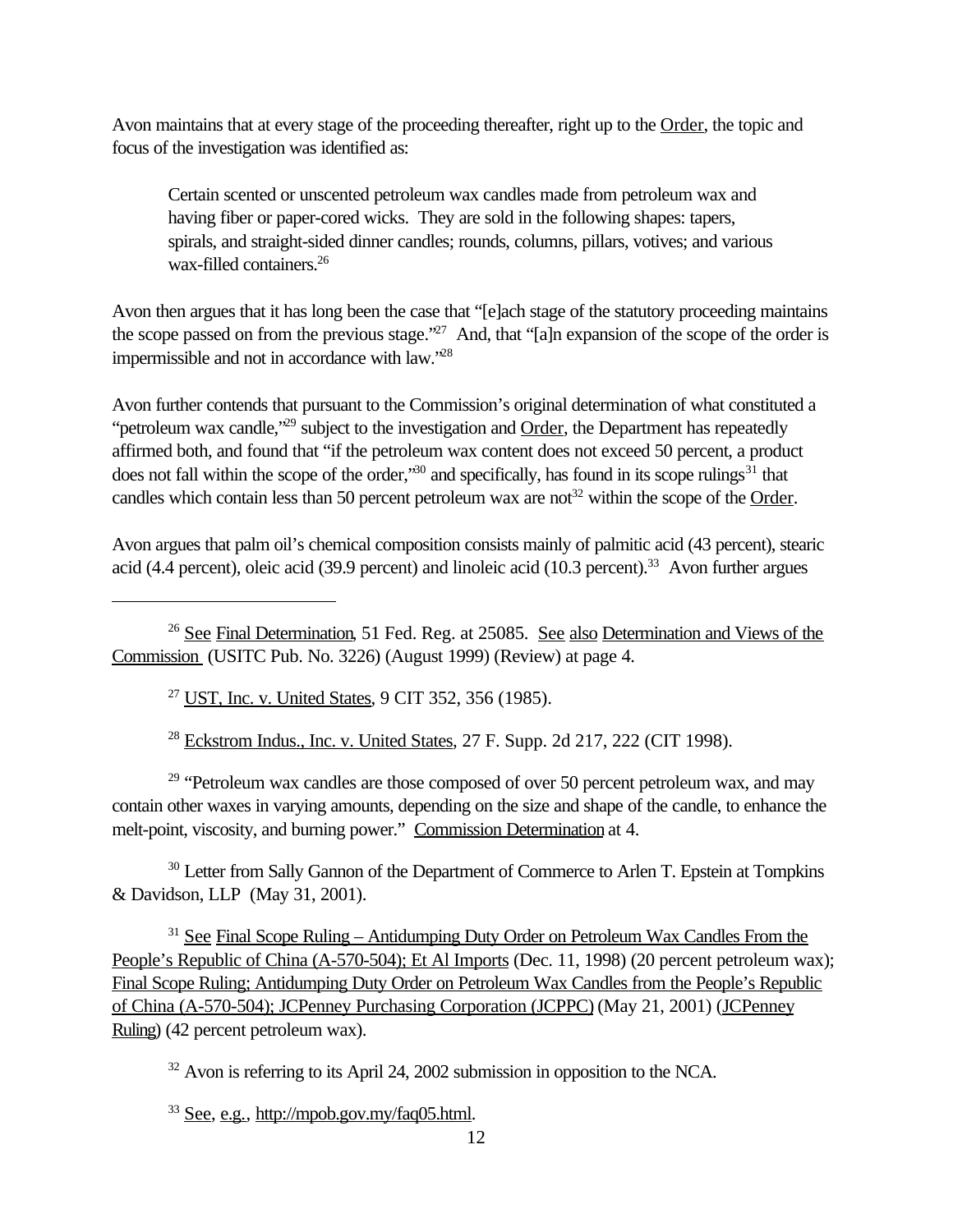that the NCA's suggestion that the palm oil is indistinguishable from petroleum/paraffin wax is refuted by USCL Method 34-07,<sup>34</sup> which readily distinguishes between petroleum/paraffin wax and other waxes, being designed and able to detect and distinguish the presence of paraffin and other substances such as palm oil, based on their respective carbon levels, using the Fourier Transform Infrared Spectroscopy (FTIR) method.<sup>35</sup>

Consequently, Avon maintains that in view of the specific language contained in the Order, prior scope determinations, and its arguments presented here, Avon's candle, which is of substantially less than 50 percent petroleum or paraffin wax, should not be included within the scope of the antidumping duty order. Therefore, Avon argues its candle should not be subject to assessment of antidumping duties.

Avon requests that the Department conduct this scope determination and reach a conclusion consistent with the plain language of the Order, the Department's earlier determinations and the arguments presented above, as well as those submitted earlier by Avon and others. Therefore, Avon concludes that the Department should find that the "Resin Topper Jar" candle is appropriately not included within the scope of the antidumping duty order and is not subject to assessment of additional antidumping duties.

### **Russ Berrie & Company, Inc.'s Comments**

In its August 9, 2002 comments, Russ Berrie argues that while the Department "has inherent authority to define the scope of an antidumping duty order," the Department "does not have authority to alter,

<sup>&</sup>lt;sup>34</sup> USCL Method 34-07 has been developed to specifically provide for the quantitation of the total amount of paraffin of petroleum origin that has been added to a natural wax sample. The total paraffin-type hydrocarbons in each sample in a set of reference samples and the analysis sample is determined. The average of the total amount of paraffin-type hydrocarbons in the set of reference samples is then subtracted from that in the analysis sample to develop an assessment of the total amount of petroleum based paraffin that had been added to the analysis sample. USCL Method 34-07 can also be used to qualitatively detect the present of waxes other than paraffin in articles of wax by comparison with other reference chromatograms. See U.S. Customs Laboratory Method 34-07, at http://www.customs.ustreas.gov/ImageCache/cgov/content/import/operations\_5fsupport/labs\_5fscientifi c\_5fsvcs/sampling\_5fprocedures\_5ftesting\_5fmethods/lab\_5fmethods/chap34\_2epdf/v1/chap34.pdf.

<sup>&</sup>lt;sup>35</sup> Petroleum derived paraffin wax consists of hydrocarbons which span the range from C20 through C39. See "Scope"in U.S. Customs Laboratory Method 34-07. Their carbons register different "peaks," allowing one to discern the presence of and distinguish between paraffin wax and, e.g., palm oil within a particular candle and determine the percentage of paraffin wax. See also, Wax Analysis in Conservation Objects by Solubility Studies, FTIR and DSC, Ulla Knuutinen, EVITech Institute of Art and Design, at http://www.ndt.net.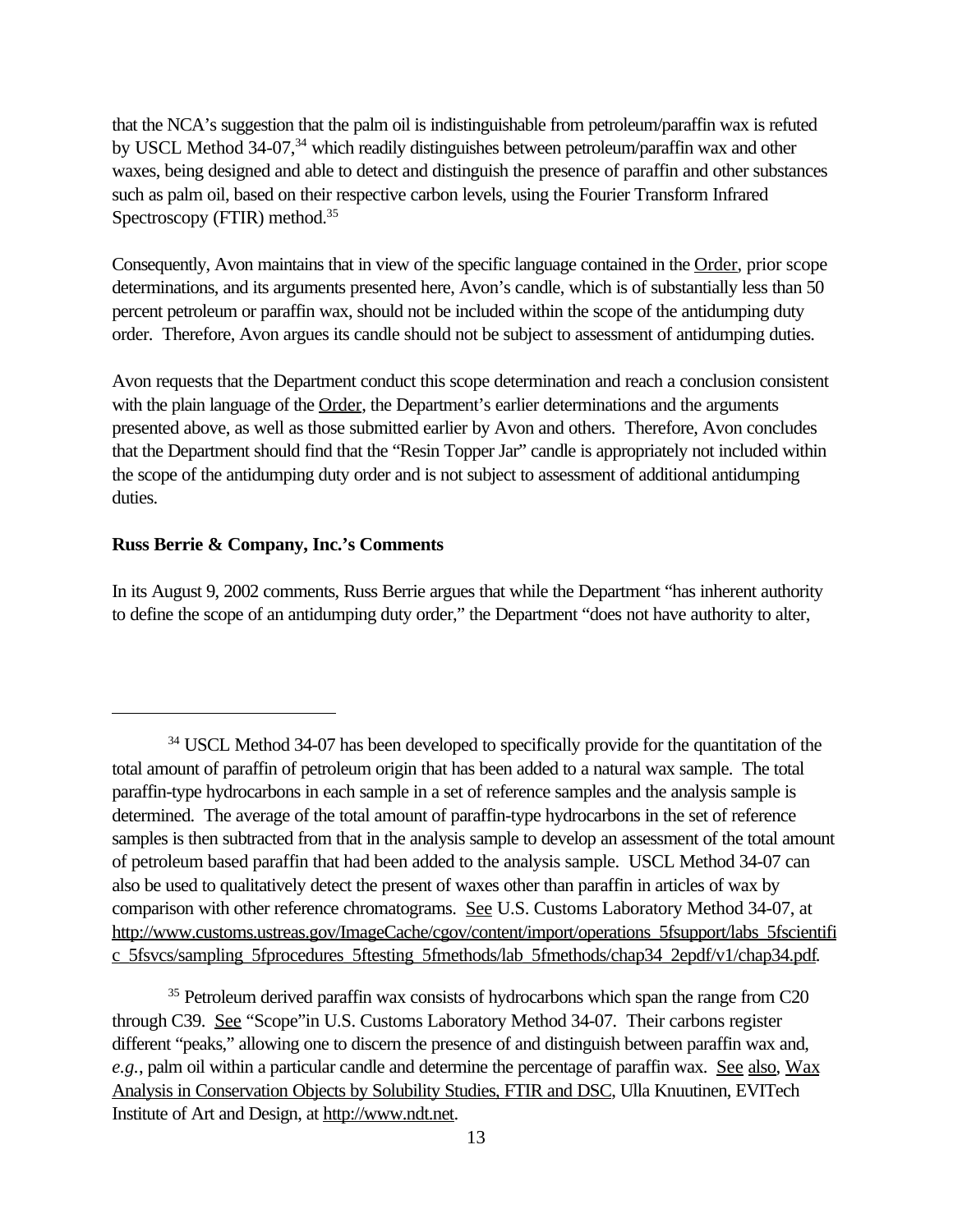amend, or expand the scope of an antidumping duty order."<sup>36</sup> Russ Berrie further argues that the Department's regulations regarding scope inquiries direct the Department look to "[t]he description of the merchandise contained in the petition, the initial investigation, and the determinations of the Secretary (including prior scope determinations) and the Commission.<sup>37</sup> Based on this, Russ Berrie contends, sufficient information exists with respect to Avon's candles for the Department to make a determination without initiating a formal scope inquiry in accordance to 19 CFR § 351.225(e).

As part of its arguments, Russ Berrie maintains that "... palm oil is derived from the fruit of certain types of palm trees," and is, therefore, of vegetable origin. Russ Berrie also argues that the NCA only included candles made from petroleum wax in its petition, adding that the Commission also considered the PRC's ability to produce petroleum wax in issuing its determination of material injury. In addition, Russ Berrie contends that the Commission's definition of domestic like product, as well as prior scope determinations issued by the Department and the scope used in the original investigation, are clear and that ". . . they are dispositive in this case and Commerce should end the scope review without opening a formal inquiry and considering any additional criteria."<sup>38</sup>

Turning to comments made by Dr. Wigg and submitted by the NCA in support of its assertions that palm oil is similar to petroleum wax, Russ Berrie included as part of its August 9, 2002 comments a submission from Roger J. Crain, chemist and President, Customs Services, Inc. In support of its assertion that palm oil and petroleum wax are indeed not similar, Russ Berrie points to Mr. Crain's statement that "[p]alm wax consists of saturated triglycerides while paraffin wax consists of saturated straight-chain hydrocarbons. They are not the same thing." (Russ Berrie's August 9, 2002 comments at 8). Further, Russ Berrie argues that the Department has previously determined that candles containing more than 50 percent palm oil are not within the scope of the Order.<sup>39</sup>

Russ Berrie concludes its comments by arguing that palm oil candles were in existence during the investigation, stating that ". . . candles primarily made of hydrogenated vegetable oils such as the palm oil candles subject to this scope inquiry were commercially available prior to the initiation on September 30, 1985 of the investigation of Petroleum Wax Candles from the People's Republic of China" (Russ Berrie's August 9, 2002 comments at 9). Russ Berrie also argues that in the original investigation, the Commission defined the domestic like product as petroleum wax candles, and that the domestic

<sup>38</sup> Id.

<sup>36</sup> See Russ Berrie, 57 F. Supp. 2d at 1192-93 (CIT 1993) (citing to Koyo Seiko, 834 F. Supp. at 1402 and UST, Inc. V. United States, 9 CIT 352 (1985)).

<sup>37</sup> See 19 CFR § 351.225(k)(1).

<sup>&</sup>lt;sup>39</sup> See JCPenney Ruling; see also Final Scope Ruling - Antidumping Duty Order on Petroleum Wax Candles from the People's Republic of China (A-570-504), Leader Light, Ltd., (Leader Light) (Dec 12, 2002).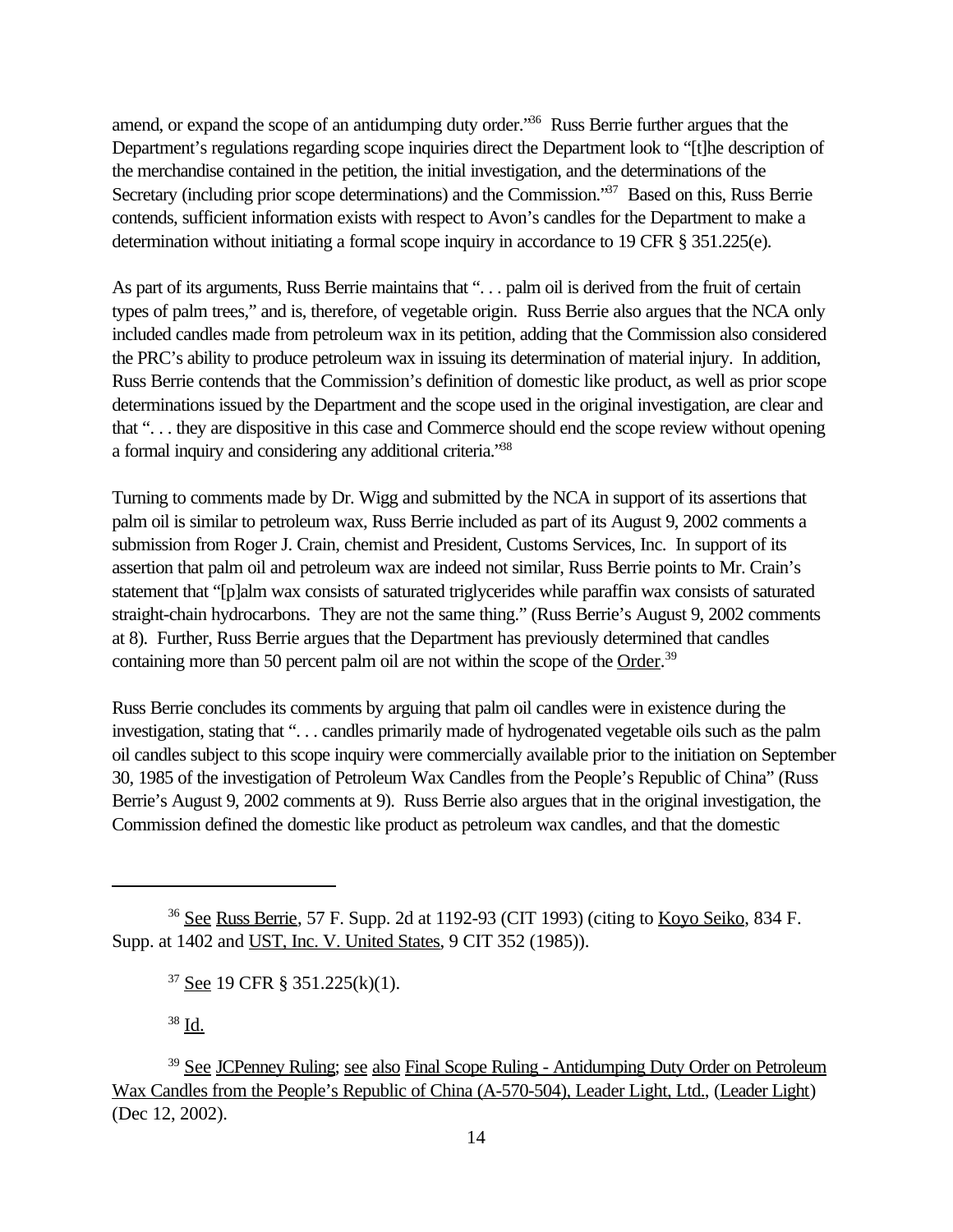industry consisted of producers of petroleum wax candles (Russ Berrie's August 9, 2002 comments at 10).

## **Legal Framework**

The regulations governing the Department's antidumping scope determinations are found at 19 CFR § 351.225(2002). On matters concerning the scope of an antidumping duty order, the Department first examines the descriptions of the merchandise contained in the petition, the initial investigation, and the determinations of the Secretary (including prior scope determinations) and the Commission. This determination may take place with or without a formal inquiry. If the Department determines that these descriptions are dispositive of the matter, the Department will issue a final scope ruling as to whether or not the subject merchandise is covered by the order. See 19 CFR  $\S 351.225(k)(1)$ .

Conversely, where the descriptions of the merchandise are not dispositive, the Department will consider the five additional factors set forth at 19 CFR  $\S$  351.225(k)(2). These criteria are: i) the physical characteristics of the merchandise; ii) the expectations of the ultimate purchasers; iii) the ultimate use of the product; iv) the channels of trade in which the product is sold; and v) the manner in which the product is advertised and displayed. The determination as to which analytical framework is most appropriate in any given scope inquiry is made on a case-by-case basis after consideration of all evidence before the Department.

In the instant case, the Department has evaluated Avon's request in accordance with 19 CFR § 351.225(k)(1) and the Department finds that the descriptions of the products contained in the petition, the initial investigation, and the determinations of the Secretary (including prior scope determinations) and the Commission, are, in fact, dispositive. Therefore, the Department finds it unnecessary to consider the additional factors set forth at 19 CFR § 351.225(k)(2).

Documents, and parts thereof, from the underlying investigation deemed relevant by the Department to this scope ruling were made part of the record of this determination and are referenced herein. Documents that were not presented to the Department, or placed by it on the record, do not constitute part of the administrative record for this scope determination.

In its petition of September 4, 1985 the National Candle Association requested that the investigation cover:

[c]andles [which] are made from petroleum wax and contain fiber or paper-cored wicks. They are sold in the following shapes: tapers, spirals, and straight-sided dinner candles; rounds, columns, pillars; votives; and various wax-filled containers. These candles may be scented or unscented ... and are generally used by retail consumers in the home or yard for decorative or lighting purposes.

See Antidumping Petition, September 4, 1985 at 7.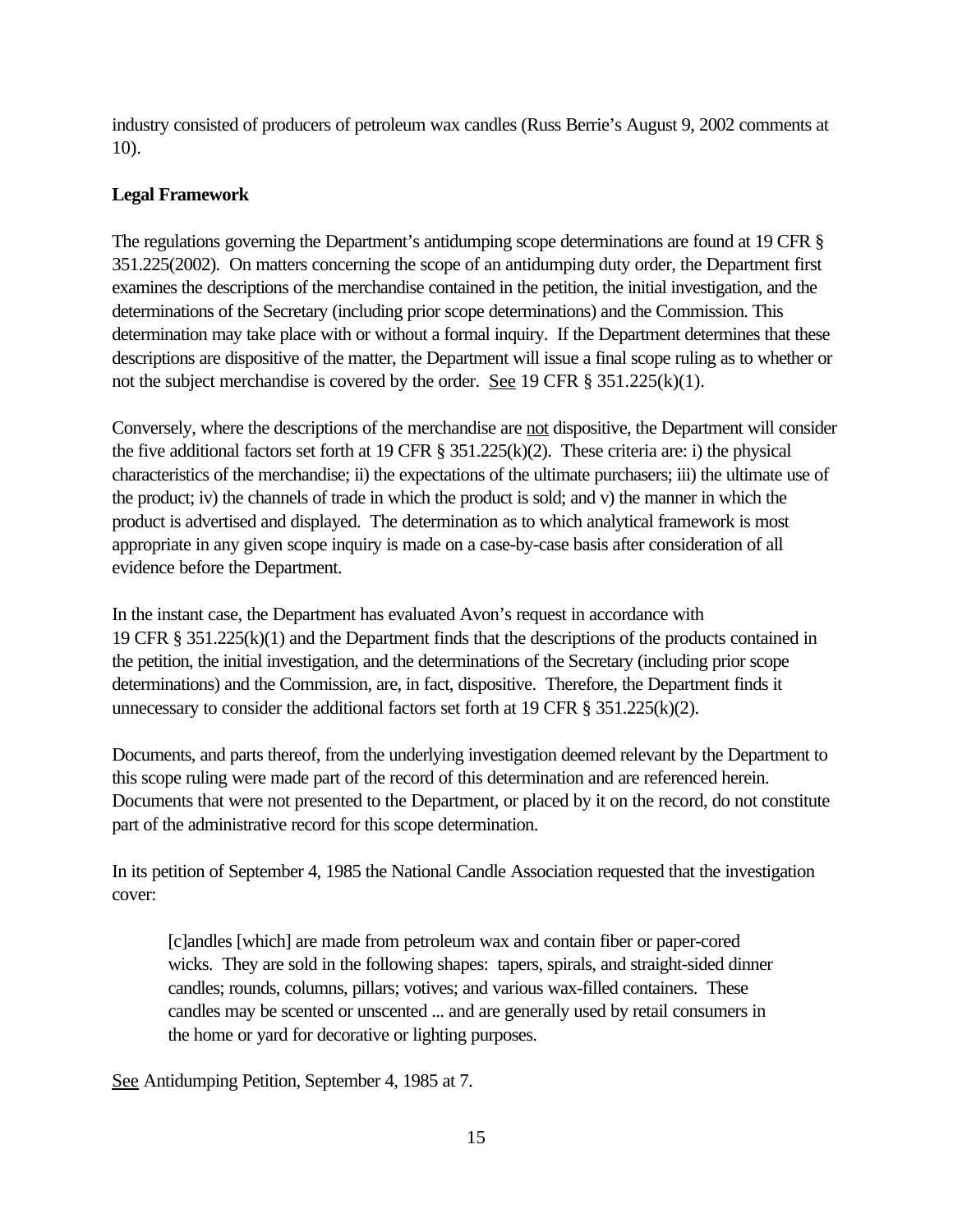The Department defined the scope of the investigation in its notice of initiation. This scope language carried forward without change through the preliminary and final determinations of sales at less than fair value and the eventual antidumping duty order:

[c]ertain scented or unscented petroleum wax candles made from petroleum wax and having fiber or paper-cored wicks. They are sold in the following shapes: tapers, spirals, and straight-sided dinner candles; rounds, columns, pillars, votives; and various wax-filled containers.

See Petroleum Wax Candles from the People's Republic of China: Initiation of Antidumping Duty Investigation, 50 FR 39743 (September 30, 1985); Preliminary Determination of Sales at Less Than Fair Value, 51 FR 6016 (February 19, 1986); see also Order.

The Commission adopted a similar definition of the "like product" subject to its determinations, noting that the investigations did not include "birthday, birthday numeral and figurine type candles." See Commission Determination, at 4, note 5, and A-2. The Commission stated that "... we determine that the domestic like product shall consist only of petroleum wax candles." See Commission Determination, at 9. In its discussion of like product, the Commission also stated:

Petroleum wax candles are those composed of over 50 percent petroleum wax, and may contain other waxes in varying amounts, depending on the size and shape of the candle, to enhance the melt-point, viscosity, and burning power.

See Commission Determination, at 4-5.

Also of relevance to the present scope inquiry is a notice issued to the U.S. Customs Service (now renamed U.S. Customs and Border Protection) (Customs) in connection with a July 1987 scope determination concerning an exception from the Order for novelty candles, which states:

The Department of Commerce has determined that certain novelty candles, such as Christmas novelty candles, are not within the scope of the antidumping duty order on petroleum-wax candles from the People's Republic of China (PRC). Christmas novelty candles are candles specially designed for use only in connection with the Christmas holiday season. This use is clearly indicated by Christmas scenes and symbols depicted in the candle design. Other novelty candles not within the scope of the order include candles having scenes or symbols of other occasions (*e.g.*, religious holidays or special events) depicted in their designs, figurine candles, and candles shaped in the form of identifiable objects (*e.g.*, animals or numerals).

See CIE N–212/85, September 21, 1987; Letter from the Director, Office of Compliance, to Burditt, Bowles & Radzius, Ltd., July 13, 1987) (Customs Notice).

### **Analysis of "Resin Topper Jar" Candle - Product Profile No. 2310151**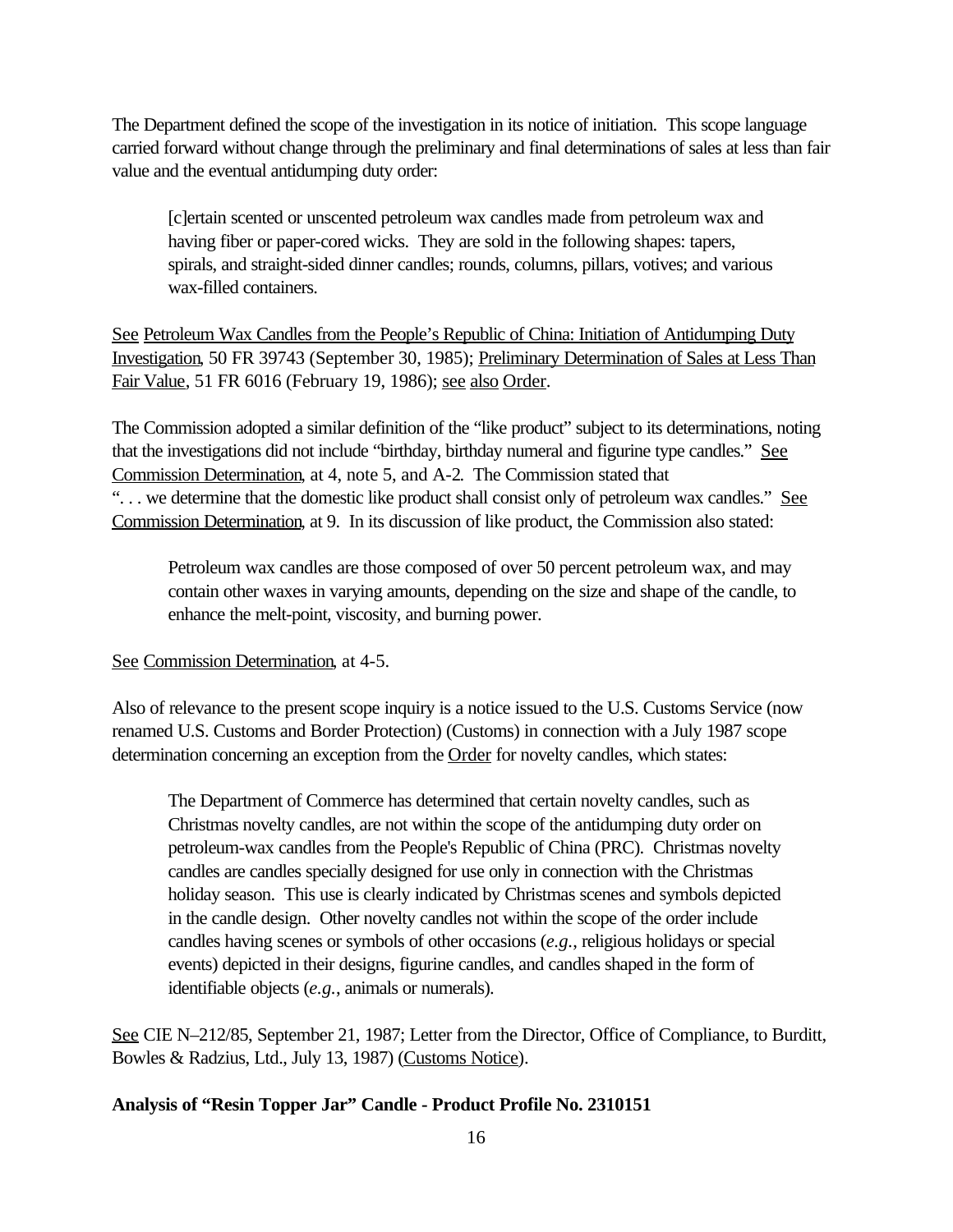With respect to the instant request, we find that for the reasons outlined below, Avon's "Resin Topper Jar" candle is not within the scope of the Order.

Initial test results, performed by an independent U.S. testing facility and submitted as part of Avon's May 21, 2002 submission, indicated that the palm oil wax content of this candle exceeded 50 percent.<sup>40</sup> According to the test results and Avon's submission, the percentage of paraffin wax was analyzed according to USCL Method 34-07, including the use of the FTIR method, and the presence of palm oil wax was determined using gas chromatography.<sup>41</sup> These test results indicated that this candle sample contained 21.8 percent paraffin wax and that the remainder consisted primarily of palm oil wax.

As detailed above, Avon later submitted additional testing information pursuant to the Department's request. See July 21<sup>st</sup> Submission. These test results were conducted using USCL Method 34-07, in conjunction with gas chromatography and ASTM test method  $D-1386<sup>42</sup>$  Specifically, these additional test results provided the following information with respect to the percentage of paraffin wax in Avon's "Resin Topper Jar" candle:<sup>43</sup>

NEW TEST ORIGINAL

 $41$  <u>Id.</u>

<sup>42</sup> American Society for Testing Methods (ASTM) test method D-1386, Standard Test Method for Acid Number (Empirical) of Synthetic and Natural Waxes, is a testing methodology which covers the determination of the acid number of synthetic waxes and natural waxes. The number is obtained by direct titration (e.g., the process, operation, or method of determining the concentration of a substance in solution by adding to it a standard reagent of known concentration in carefully measured amounts until a reaction of definite and known proportion is completed) of the material and indicates the amount of free acid present. See search results at www.astm.org for ASTM D-1386; see also search results at www.dictionary.com for titration.

<sup>43</sup> The Department notes that, while the aforementioned test results may assist the Department in making its scope ruling, such results may not be dispositive of the exact composition of candles of this item number when such candles are presented at a future time for entry at one of the several Customs ports of entry.

<sup>40</sup> See initial testing certificate included in Avon's May 21, 2002 submission.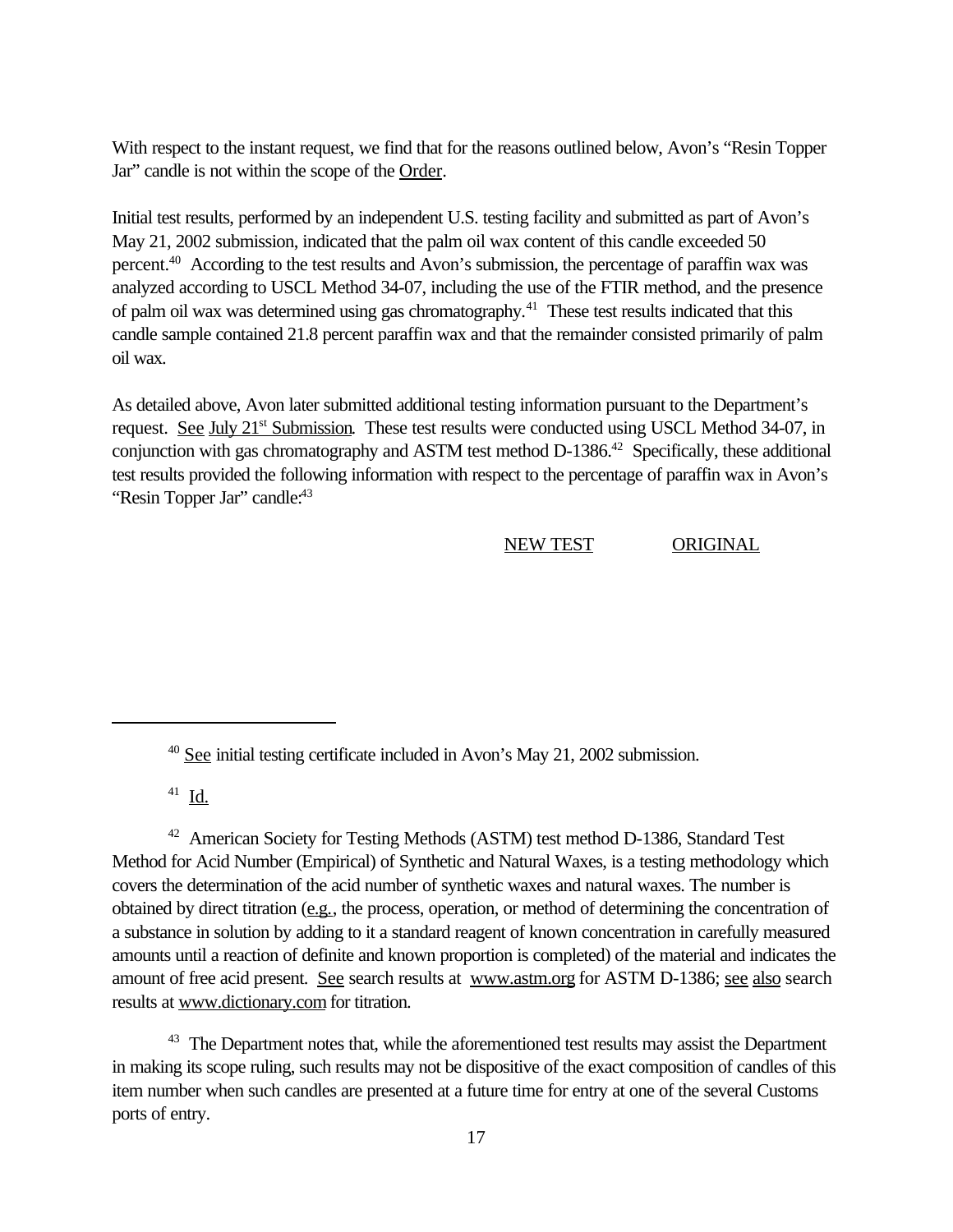|                                      | <b>RESULTS</b> | <b>TEST RESULTS45</b> |
|--------------------------------------|----------------|-----------------------|
| "Resin Topper Jar" Candle (PP231051) | 27.8%          | 21.8%                 |

The new testing results further analyzed the composition of Avon's candle, revealing the additional components, as follows:

| "Resin Topper Jar" Candle (PP231051) | Palmitic acid | 29.80% |
|--------------------------------------|---------------|--------|
|                                      | Stearic acid  | 17.00% |
|                                      | Oleic acid    | 06.40% |
|                                      | Linoleic acid | 01.10% |
|                                      | Myristic acid | 00.55% |
|                                      | Lauric acid   | 00.23% |

#### **Total 55.08%**

Thus, the additional test results submitted by Avon confirm that the majority of the wax contained in Avon's "Resin Topper Jar" candle consists of fatty acids derived from vegetable or animal fats.<sup>46</sup>

<sup>45</sup> Indicates the percentage of petroleum wax demonstrated as a result of initial testing conducted by an independent testing facility in the United States, and included as part of Avon's May 21, 2002 submission.

<sup>46</sup> Specifically, palmitic acid is defined as a fatty acid,  $C_{15}H_{31}COOH$ , occurring in many natural oils and fats and used in making soaps. Stearic acid is defined as a colorless, odorless, waxlike fatty acid, CH<sub>3</sub>(CH<sub>2</sub>)<sub>16</sub>COOH, occurring in natural animal and vegetable fats used in making soaps, candles, lubricants, and other products. Oleic acid is defined as an oily liquid,  $C_{17}H_{33}COOH$ , occurring in animal and vegetable oils and used in making soap. Linoleic acid is defined as an unsaturated fatty acid,  $C_{17}H_{31}COOH$ , considered essential to the human diet, that is an important component of drying oils, such as linseed oil. Myristic acid is defined as a fatty acid, CH3(CH2)12COOH, occurring in animal and vegetable fats and used in the manufacture of cosmetics, soaps, perfumes, and flavorings. Lauric acid is defined as a fatty acid,  $CH_3(CH_2)_{10}COOH$ , obtained chiefly from coconut and laurel oils and used in making soaps, cosmetics, esters, and lauryl alcohol. See www.dictionary.com for search results for "palmitic acid," "stearic acid," "oleic acid," "linoleic acid," "myristic acid," and "lauric acid," respectively.

<sup>44</sup> Indicates the percentage of paraffin wax demonstrated as a result of additional testing conducted by an independent testing facility in the United States, and included as part of Avon's July  $21<sup>st</sup>$  submission.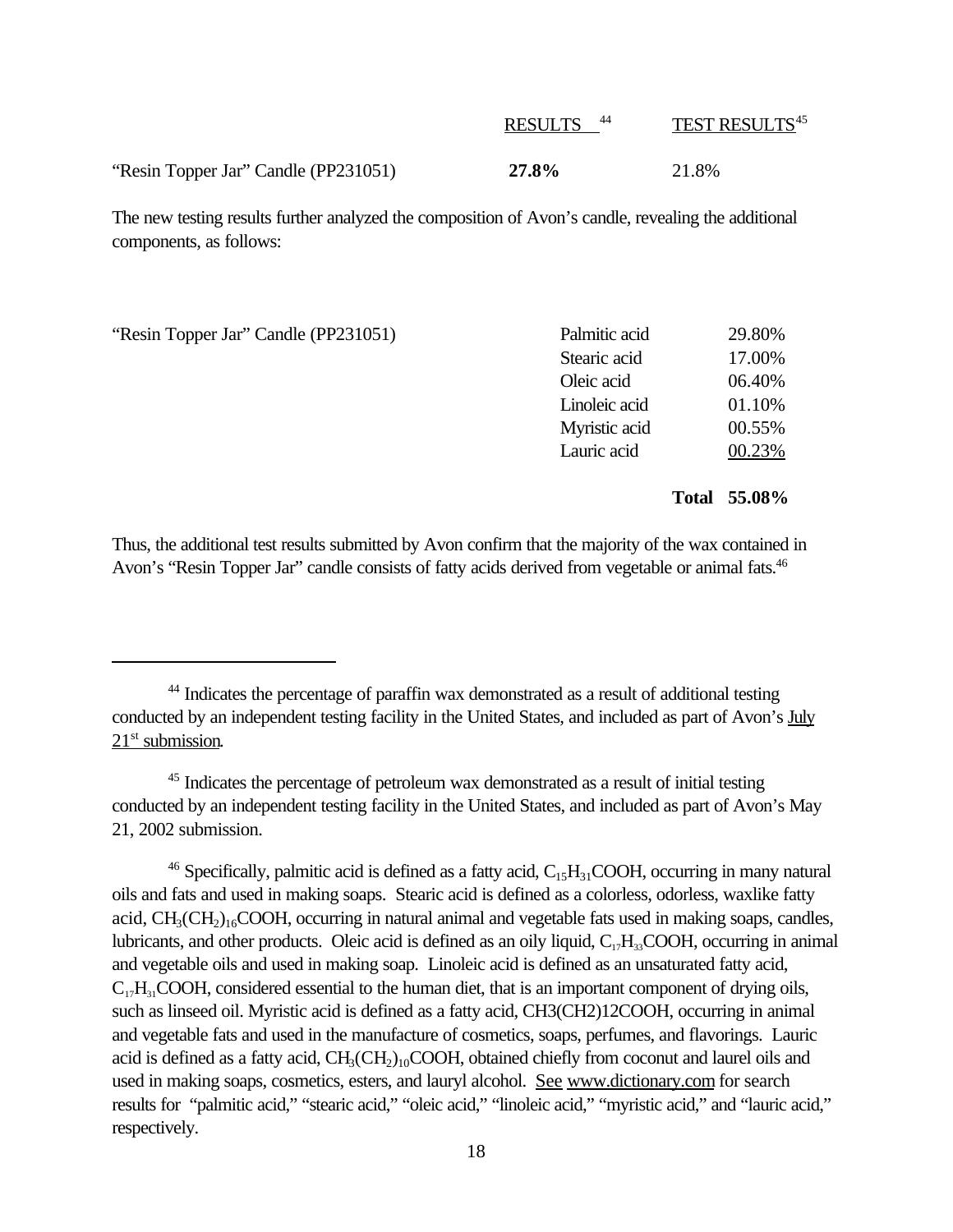After reviewing the information submitted for the record of this scope request, the Department determines that Avon's "Resin Topper Jar" candle, a wax-filled glass container, is outside the scope of the Order on petroleum wax candles from the PRC because the majority of the candle's components (55.08 percent) is derived from vegetable or animal fats, whereas the petroleum (paraffin) wax content is less than 50 percent. The record evidence indicates that the acids at issue in these candles–palmitic, stearic, lauric and myristic–are obtained from vegetable or animal fat sources, and there is no contradictory evidence on the record indicating that their origins are petroleum-based. Consistent with the Commission's definition that petroleum wax candles are those composed of over 50 percent petroleum,<sup>47</sup> the Department agrees that this candle should be found outside the scope of the Order, not only because its petroleum-based content is less than 50 percent, but also because its combined palmitic acid, stearic acid and other vegetable/animal fat-derived acid content is greater than 50 percent, according to additional test results submitted by Avon. See July 21<sup>st</sup> Submission and Commission Determination, at 4-5. See also, e.g., Final Scope Ruling - Antidumping Duty Order on Petroleum Wax Candles From the People's Republic of China (A-570-504); Ocean State Jobbers, Inc. (December 18, 1998); JCPenney Ruling; and Leader Light.

Further, the ITC has defined the domestic like product in this proceeding as "petroleum wax candles."<sup>48</sup> In the Commission Determination, the ITC determined ". . . [t]hat the domestic like product shall consist only of petroleum wax candles. The domestic industry, therefore, consists of the producers of petroleum wax candles." See Commission Determination, at 9.

Consequently, because Avon's "Resin Topper Jar" candle has a majority composition of palmitic, stearic, oleic, linoleic, lauric, and myristic acids, we find that it is outside the scope of the Order.

## **Recommendation**

Based on the preceding analysis, we recommend that the Department find that Avon's "Resin Topper Jar" candle, Product Profile No. 231051, falls outside the scope of the Order. This conclusion is consistent with the scope of the petition, the initial investigation, and the determinations of the Secretary (including prior scope determinations) and the Commission.

If you agree, we will send the attached letter to the interested parties, and will notify Customs of our determination.

Agree Disagree

<sup>47</sup> See Commission Determination at 4.

<sup>48</sup> See Petroleum Wax Candles from China, USITC Pub. No. 3226 Investigation No. 731- TA-282 (Review) (August 1999), at 4-5, wherein the Commission reaffirmed its long-standing definition of domestic like product.